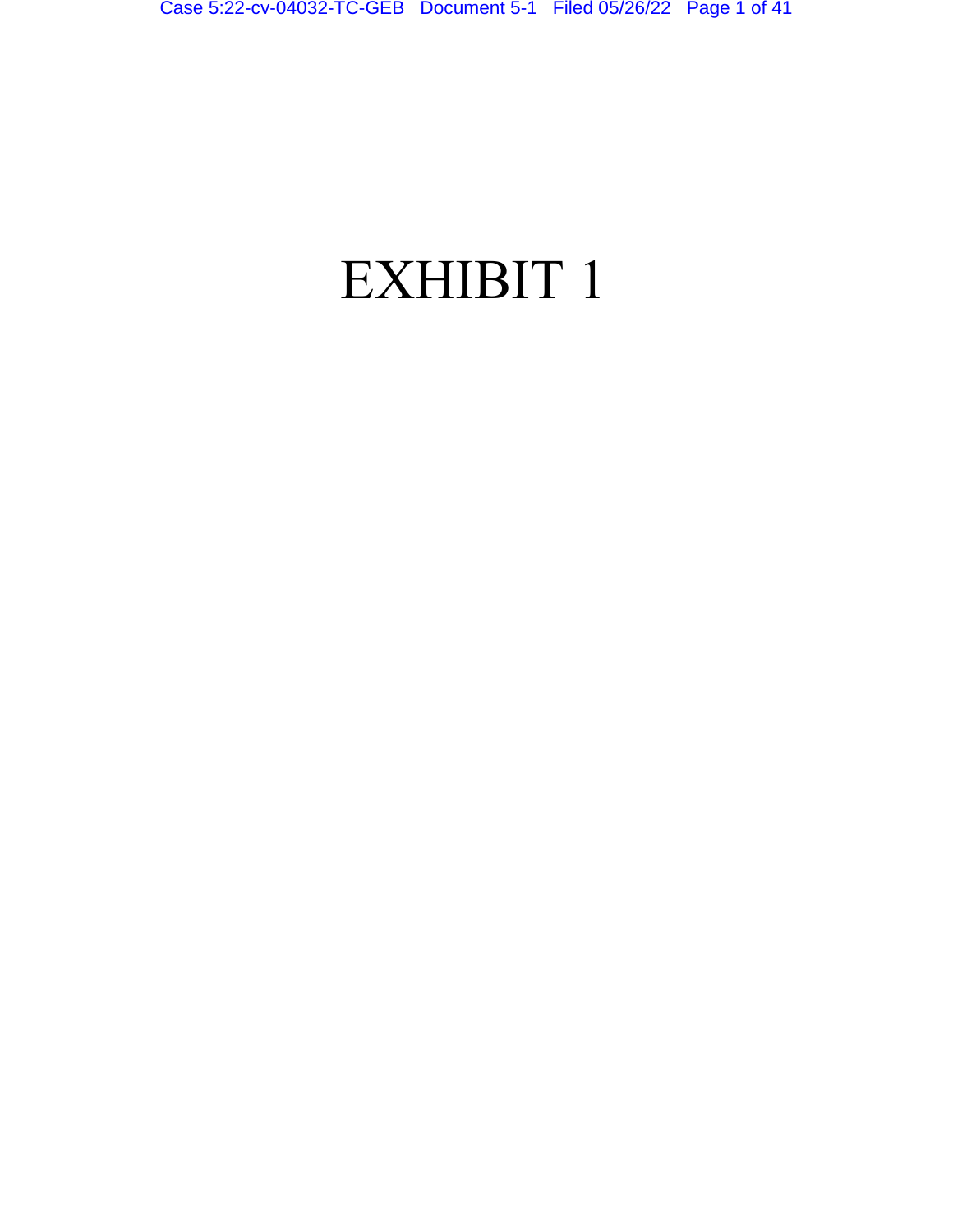Joel A. Dvoskin, Ph.D., ABPP 5825 N. Mina Vista Tucson AZ 85718-4125 Email: joelthed@aol.com Web Site: joeldvoskin.com Cell: 520-906-0366

## Expert Report of Joel A. Dvoskin, Ph.D., ABPP May 25, 2022

## Introduction

I was contacted on March 4, 2022 by Lauren Bonds, Legal Director of the National Police Accountability Project, asking if I was available to serve as a potential expert in regard to a matter involving delays in competency evaluation and restoration in Kansas.

I am being paid my usual rate of \$600 per hour for all time spent on this case.

## Referral questions

- What are the consequences of long waiting lists for admission to Larned State Hospital (Larned) for people who are awaiting competency evaluation or restoration treatment?
- Are there things that the state could do now to reduce wait times?

## Summary of Findings

Based on my review of the materials listed below, it is my professional opinion that the State of Kansas is harming people who are awaiting competency evaluation and/or restoration treatment by forcing them to remain in jail pending admission to Larned. Currently, approximately 150 presumptively innocent defendants are enduring wait times of approximately 11 months for a forensic bed at Larned. It is particularly egregious that 23 of these defendants are merely awaiting a competency evaluation. For all these people, their legal procedural rights, including their right to a speedy trial, have been denied for no reason other than the fact that someone has alleged them to be incompetent to stand trial. Except in very rare cases, evaluation of competency does not require inpatient hospitalization, and their inability to be evaluated could easily and quickly be remedied by contracting with community providers to conduct these evaluations in jail or in the community. Likewise, long jail stays awaiting a treatment bed significantly harm the individuals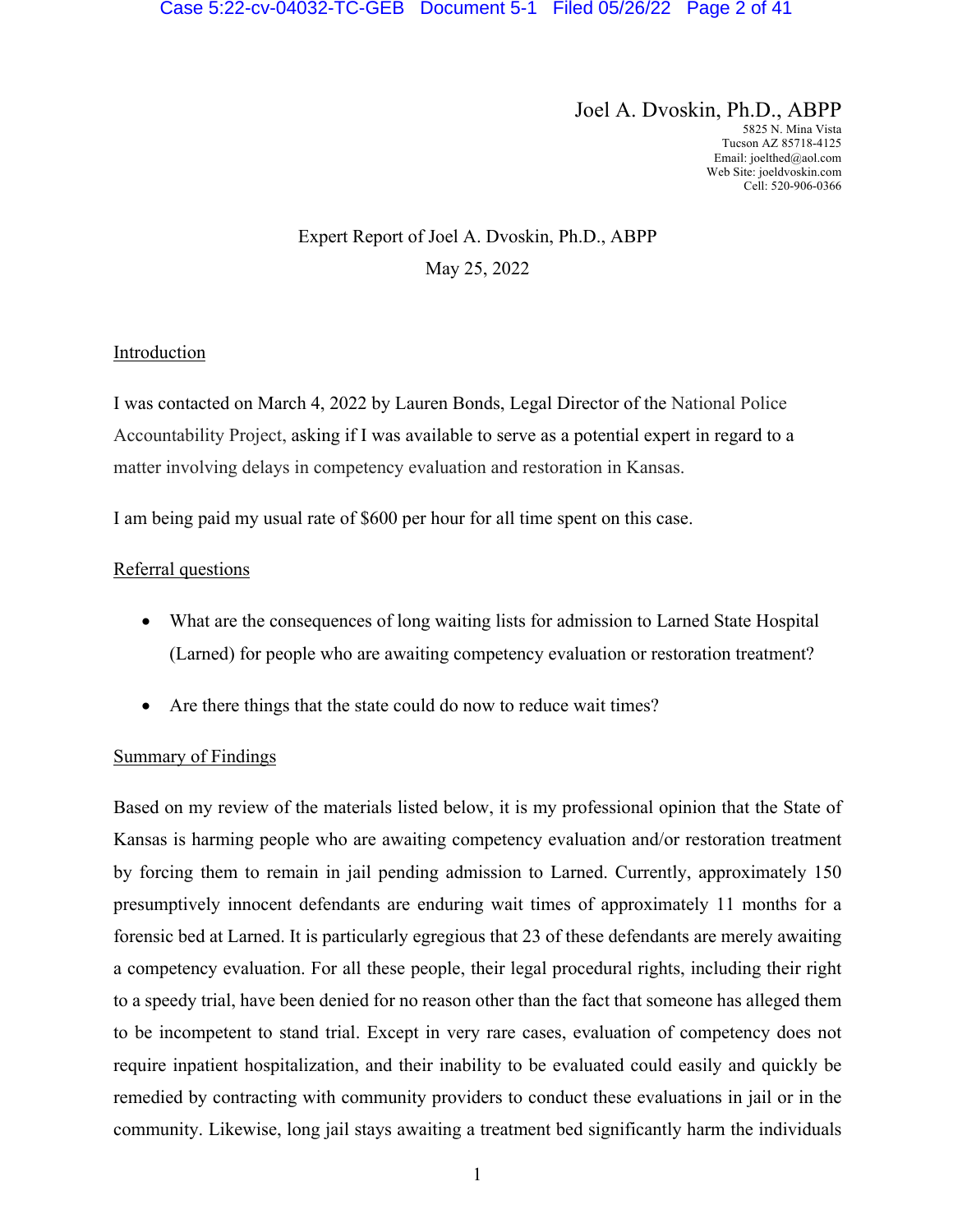#### Case 5:22-cv-04032-TC-GEB Document 5-1 Filed 05/26/22 Page 3 of 41

on the wait list who are awaiting competency restoration treatment. 11 months waiting for a treatment bed is an egregiously long period of time, and far longer than the wait times experienced by people in other states. Based on my experience and knowledge of the psychological impact of long jail stays for those with serious mental illness, these wait times are likely resulting in severely harmful conditions of confinement that exacerbate, rather than mitigate, active psychosis.

For these reasons, as explained in detail below, I conclude that the long wait times for beds at Larned are having a deeply harmful impact on people who are awaiting competency evaluations and restoration treatment, and that the State of Kansas has not taken affirmative, necessary steps that would help bring the wait times back under control.

#### Credentials

I earned a Ph.D. in Clinical Psychology in 1981, from the University of Arizona. I am licensed as a psychologist in Arizona. I am currently an Assistant Clinical Professor at the University of Arizona College of Medicine in the Department of Psychiatry. From 2000 through 2005, I was an Assistant Clinical Professor at the Louisiana State University Medical Center. I have also served as a faculty member at the New York University Medical School and the University of Arizona College of Law.

I am a Fellow of the American Psychological Association and the American Psychology-Law Society. I am certified by the American Board of Professional Psychology in Forensic Psychology and hold a Certificate of Qualification in Psychology and an Interjurisdictional Practice Certificate from the Association of State and Provincial Psychology Boards. I have been President of two divisions of the American Psychological Association – Division 18 (Division of Public Service Psychology) and Division 41 (American Psychology-Law Society).

In 1984-85, I founded the Kirby Forensic Psychiatric Center (Kirby) in New York City, a maximum-security psychiatric hospital in New York City, and served as its Acting Executive Director (CEO) from November 1984 until September 1985. As a forensic psychiatric hospital, Kirby provided treatment for patients who had been found incompetent to stand trial or not guilty by reason of insanity. For more than a decade, I served as Director of Forensic Services and Associate Commissioner for the New York State Office of Mental Health, where I was responsible for forensic and prison mental health services throughout the State of New York. In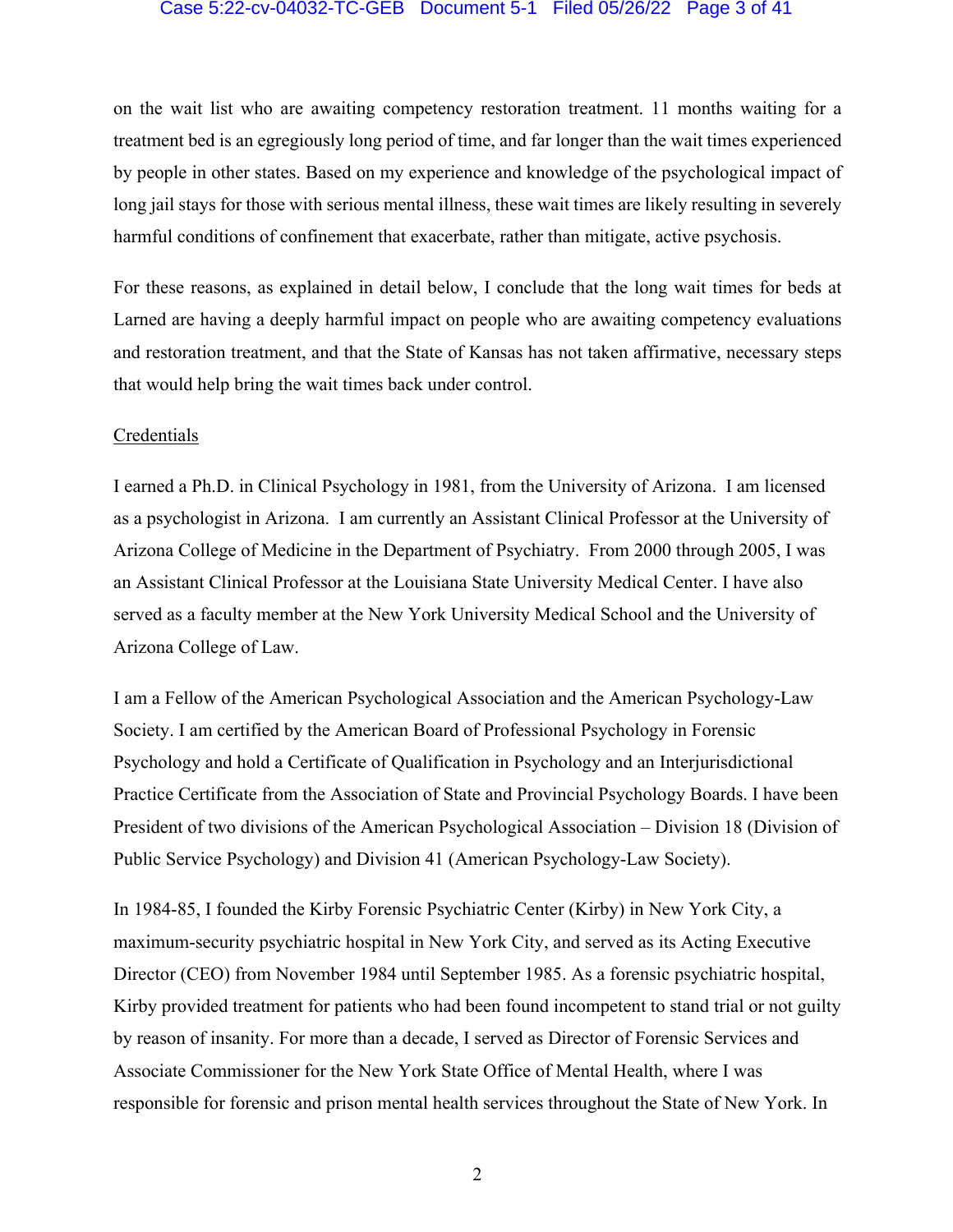#### Case 5:22-cv-04032-TC-GEB Document 5-1 Filed 05/26/22 Page 4 of 41

that role I directly supervised the CEOs of 3 freestanding forensic psychiatric hospitals, each of which served patients who had been found incompetent to stand trial, and forensic units in 3 other state hospitals. My office also supervised all insanity acquittees being supervised by the New York State Office of Mental Health, in hospitals and in the community. In addition, my office developed the first statewide suicide prevention program for local jails and a statewide program to train police officers in how to deal with people with serious mental illness or in emotional crisis. Both programs were requested, shared, and adopted by jurisdictions throughout the United States.

In 1995, I became Acting Commissioner of Mental Health for the State of New York. In that role, I directly supervised 31 civil, forensic, and children's psychiatric hospitals and the licensing of all outpatient mental health programs and agencies in New York.

I served for several years as the Chair of the Governor's Advisory Council on Behavior Health for the State of Nevada. In that role I chaired a Council that helped to improve crisis services to Nevadans with and without serious mental illness and provided advice to Governor Sandoval on issues related to behavioral health across the state.

I have published numerous articles in professional journals on the relationship between psychology and law, especially areas in which the mental health and criminal justice systems interact. Many of these articles deal with the provision of mental health services in criminal and juvenile justice settings. I have published articles on assessing and mitigating the risk of interpersonal violence and suicide, especially for people who have serious mental illnesses and/or co-occurring substance use disorders. My peer reviewed publications are listed in my *curriculum vitae,* which is attached.

I have served as an expert witness, consultant, mediator, and/or independent expert on cases dealing with waiting lists for transfer of incompetent defendants to psychiatric hospitals in Pennsylvania, Louisiana, Colorado, Mississippi, Alabama, Utah, and Florida. I have served as a monitor or independent expert regarding federal court settlement agreements and consent decrees in Washington, New Mexico, Michigan, and Colorado, and, in September, I will begin to serve as a Federal Court-appointed Monitor in a class action in Montana.

3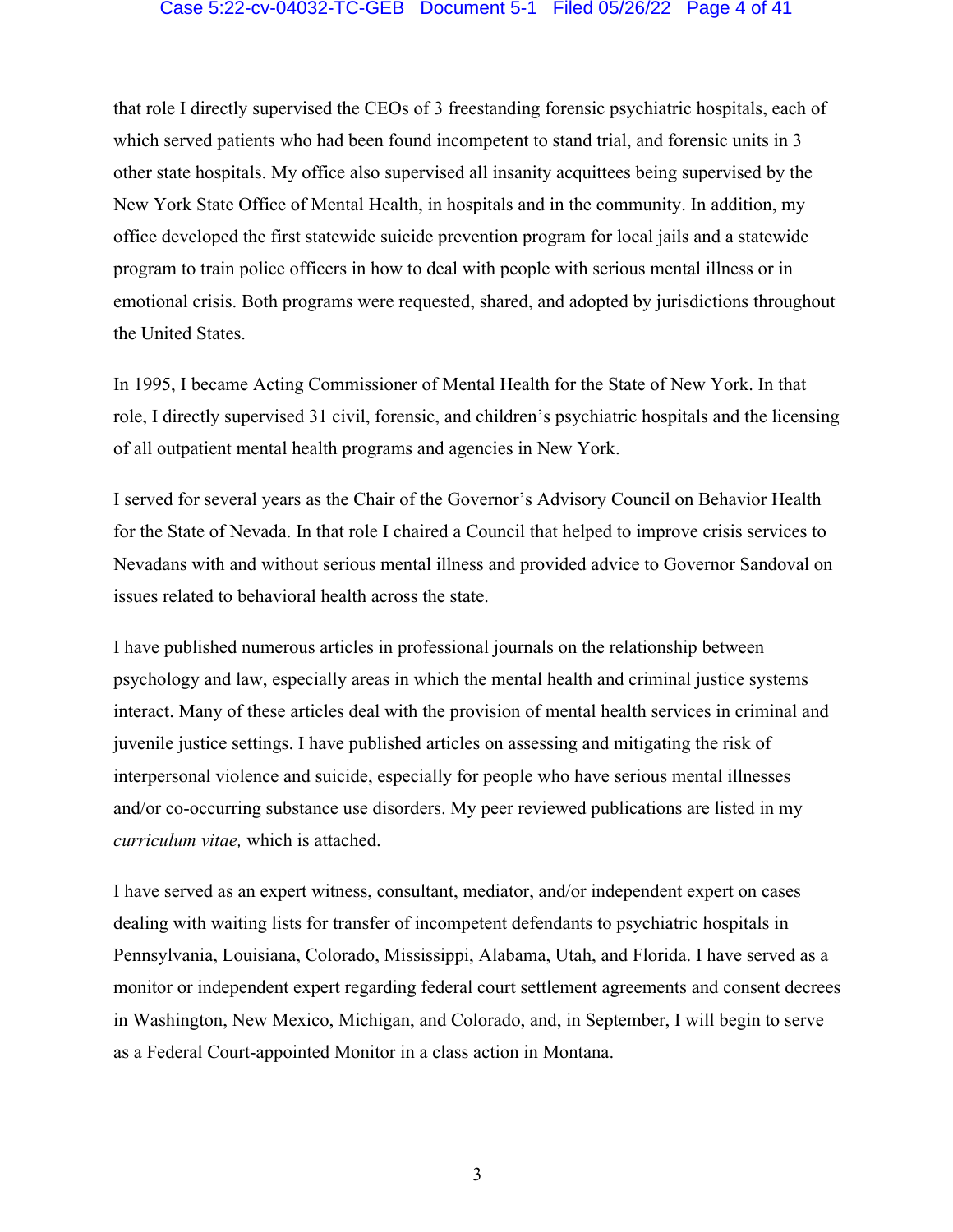I served as design consultant for psychiatric hospital architectural projects at the St. Elizabeths Hospital, Fulton (MO) State Hospital, Colorado Mental Health Institute-Pueblo, and most recently the new high-security patient building at the Hawaii State Hospital.

## Records Reviewed<sup>1</sup>

- Proponent Testimony of Scott Bruner, Deputy Secretary for Hospitals and Facilities for KDADS, in support of HB 2697 – February 17, 2022
- Waitlist to admission to Larned State Hospital
- Letter from Sharon Brett of the ACLU Kansas requesting documents, dated December 7, 2021
- Letter from Secretary Laura Howard to Sheriff Jay T. Armbrister, dated December 14, 2021
- Letter from Jeffrey Heiman (Stevens Brand Law Firm) to Kayla DeLoach, dated January 25, 2022
- Letter from Kayla DeLoach of the ACLU Kansas to the Douglas County Sheriff's Office dated December 17, 2021, requesting records
- Copy of Waitlist stats from KD 030722.xlsx
- DGSO records production, including emails between Chanda Wilder (KDADS) to Kevin Bellinger (Douglas County S.O.)
- Jackson Overstreet, 61 Kansas sheriffs call for changes to Larned state hospital admin, process, KAKE.com, November 4, 2021, https://www.kake.com/story/45125959/61 kansas-sheriffs-call-for-changes-to-larned-statehospital-admin-process.
- KAKE News, Kansas sheriffs send letter to governor asking for changes to KDADS, Larned State Hospital, KAKE.com, November 3, 2021, https://www.kake.com/story/45120737/kansas-sheriffssend-letter-to-governor-asking-forchanges-to-kdads-larned-state-hospital.
- (Kansas) HB 2508

<sup>&</sup>lt;sup>1</sup> This following list includes the documents upon which my opinion is based. In addition, I also reviewed a draft of the complaint that the potential plaintiffs intended to submit to the court.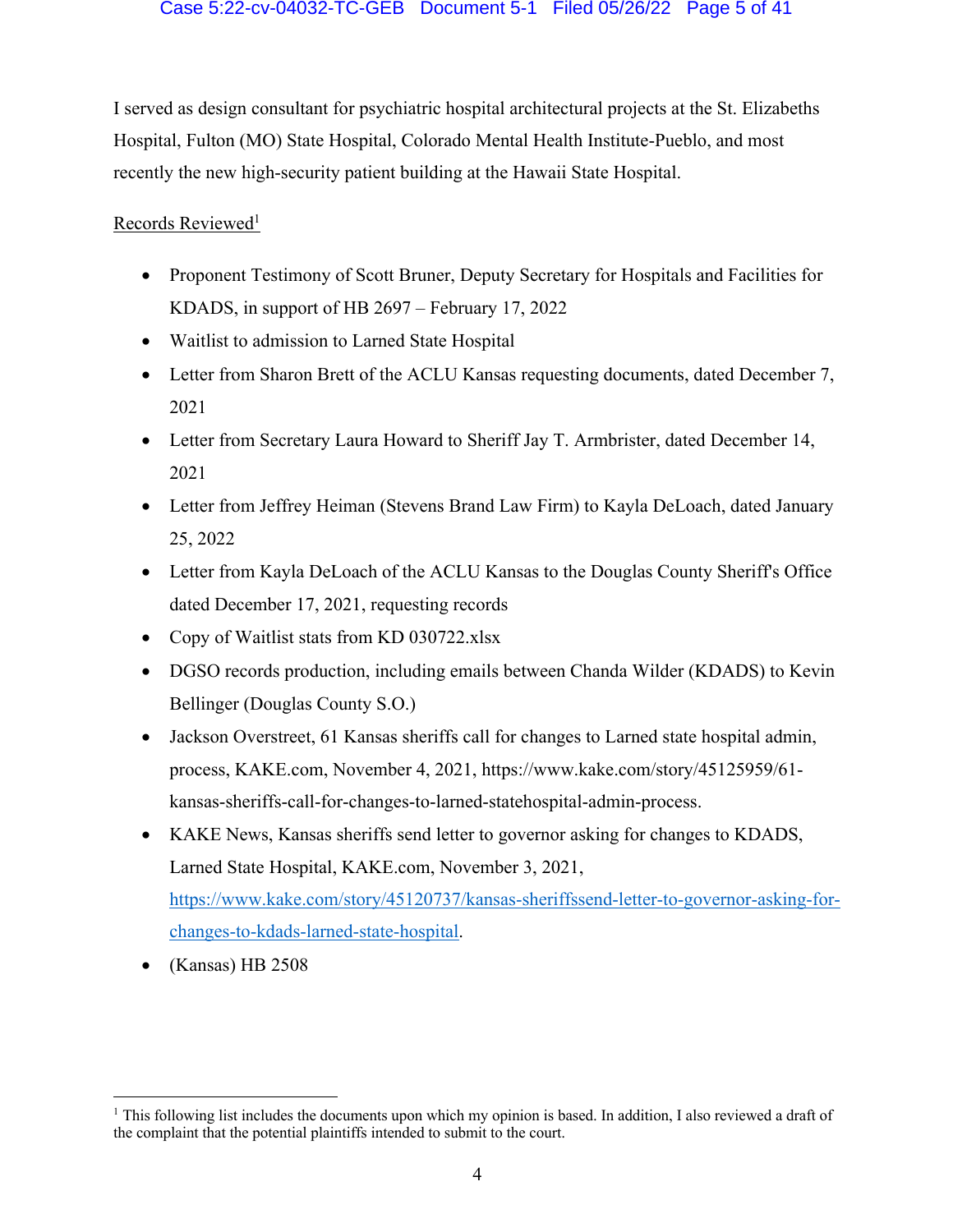- Marshall M, Lewis S, Lockwood A, Drake R, Jones P, Croudace T., Association between duration of untreated psychosis and outcome in cohorts of first-episode patients: a systematic review, *Arch Gen Psychiatry*, 2005, vol. 62 (pg. 975-983)
- Kane JM, Schooler NR, Marcy P, Correll CU, Brunette MF, Mueser KT, Rosenhack RA, Addington J, Robinson J, Penn DL & Robinson DG (2015) The RAISE Early Treatment Program for First-Episode Psychosis: Background, rationale, and study design. Journal of Clinical Psychiatry, Vol 76(3) March 2015, 240-246 https://doi.org/10.4088/JCP.14m09289

## Expert Opinions

## Introduction

Delaying the transfer of an incompetent defendant to a psychiatric hospital and keeping them in jail causes them great harm and ironically wastes large amounts of tax dollars. For as long as they await transfer, they are prevented from receiving effective competency restoration services. By allowing inmates to languish in stressful and often frightening jails, the symptoms of mental illnesses are likely to get worse, in many cases adding considerable time and hospital days to the process of restoring competency. During this period of delay, defendants have little or no ability to demonstrate their innocence of charges. They are precluded from entering into plea bargains. As a result, the criminal process to which they are entitled grinds to a halt.

For defendants whose charges are minor (*e.g.*, misdemeanors or low-level felonies), they may remain locked up in jail much longer than they would have had they pled or been found guilty. The long periods of waiting in jail also delay a finding of non-restorability, which under state and federal law should result in release or civil commitment to a psychiatric hospital.

For many reasons, Kansas currently forces hundreds of presumptively innocent defendants to remain in jail for many months simply because they are awaiting competency evaluation or restoration, thereby denying them their rights to treatment, non-discrimination, and a speedy trial. These delays also cause harm to the jails that are ill-equipped to safely house and treat people with serious mental illness. Most jail settings cannot provide sufficient treatment services to a highneeds population. Even worse, detainees with serious mental illness are disproportionately likely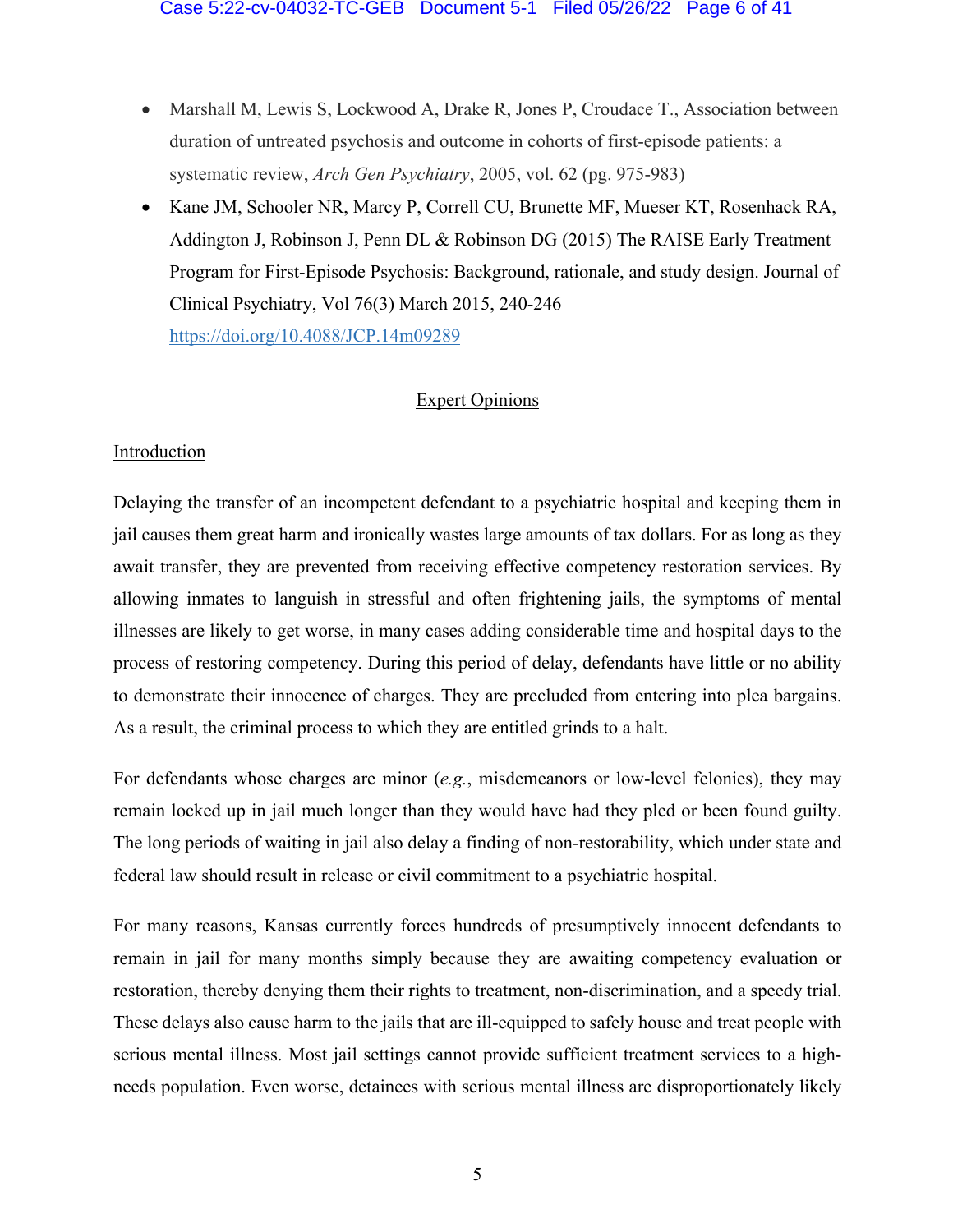#### Case 5:22-cv-04032-TC-GEB Document 5-1 Filed 05/26/22 Page 7 of 41

to be housed in segregation or restricted housing, which can exacerbate symptoms of mental illness.

The size of Kansas' waiting list and the average length of time each person spends on the waiting list is significantly worse than that of other states, even states with much larger populations. While the reasons for these delays may seem complicated, there are a number of steps that can be taken by the Kansas Department of Aging and Disabilities (KDADS) that would alleviate the problem significantly. Larned has for some time been operating at significantly below its funded capacity. KDADS also appears to have limited admission of all competency patients to one hospital (Larned) and to one specific part of that hospital, apparently without regard to each individual's clinical needs, risk of violence, and risk of flight. KDADS apparently presumed that competency evaluations require inpatient admission, which is not the case. Indeed, many states allow competency evaluations to be done wherever the defendant happens to be, treating inpatient admission as a rare exception for specific reasons.

In my opinion, the severity of this problem is exacerbated by the fact that things are getting worse. According to Deputy Secretary Scott Bruner's testimony, for the years 2020-2021, the waiting list increased from 118 to 167 people who were in jails awaiting a bed at Larned. A 40% increase. During that same period, the amount of time that these defendants spent waiting increased from 270 days to 336 days, representing a 24% increase in just two years. Many other states have reported significant increases in numbers of defendants for whom competency evaluations have been requested; so in the absence of meaningful action by KDADS to address this problem, it is likely to persist.

As I was writing this report, I became aware of the passing of House Bill No. 2508, which offers courts and KDADS some additional freedoms regarding the location for competency assessment and restoration treatment. Depending how these freedoms are exercised, they might help KDADS to reduce the size of the waiting list and the average duration of wait times. Particularly useful is a change in the required number of evaluators, from two to one licensed physician or psychologist.

These arbitrary, self-imposed rules result in circumstances that would be comical if they were not so tragic, as evidenced by the following email from Chanda Wilder, legal assistant at KDADS, dated November 2, 2022. Responding to a jail's request to transfer a detainee with apparent mental health issues, Chanda Wilder wrote the following.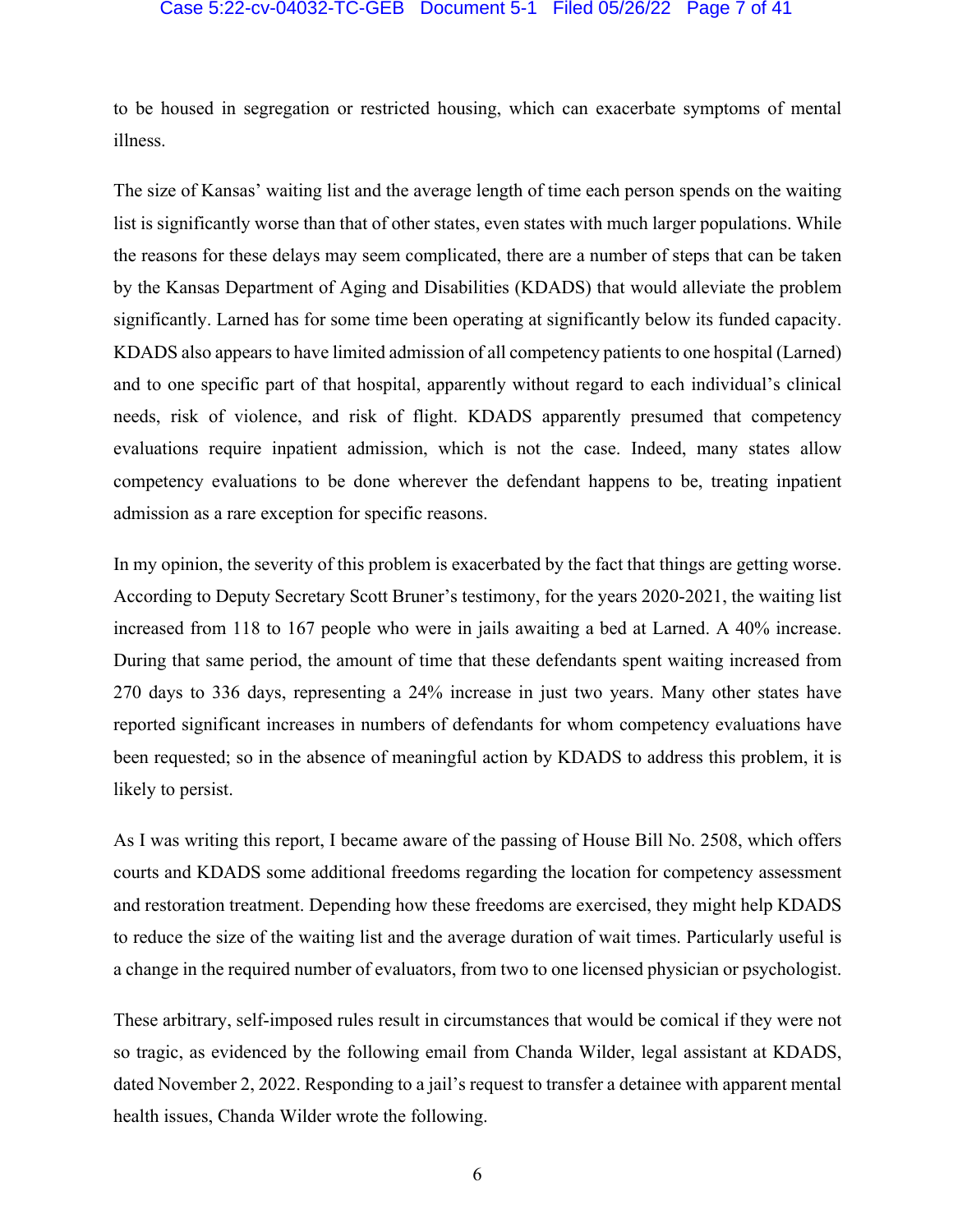*"There are a couple of things you could try: 1. Have him screened by the mental health center for an involuntary commitment for care and treatment case. If he met criteria he would then be admitted to OSH until he was stabilized, at which time he would be sent*  back to you to await admission for his competency evaluation. (This option would not *affect his placement/admission for his criminal case) 2. You can request an expedited admission, our triage team would then review the information provided and determine whether or not he meets criteria to move to the top of our pending admissions list."*

To be clear, this is not a criticism of Chanda Wilder, who appears to be trying their best to help a jail employee to manage a ridiculous set of rules and circumstances in an effort to get help to a detainee. However, it is emblematic of the overarching problem: KDADS is not using the vast majority of resources at its disposal to quickly and effectively evaluate and treat individuals whose competency has been called into question by the court. If it is safe for the person to be housed at OSH (Osawatomie State Hospital), why not simply evaluate and restore the person to competency there?

There are two overarching ways that KDADS could alleviate its waiting list problem. First, it can contract with community providers for evaluation and treatment of incompetent defendants, especially those with misdemeanor or low-level felony charges. Second, KDADS can maximize the use of its hospital beds at Larned, and use the two state hospitals (Larned and Osawatomie State Hospital) in a more logical and efficient manner. These steps are clearly within the authority and ability of KDADS and would alleviate at least some of the waiting list problem.

## Background

The Supreme Court's holding in *Dusky v. United States,* 362 U.S. 401 (1960) states that "[m]ental incapacity to proceed exists when, as a result of a mental disease or defect, a defendant presently lacks the capacity to understand the proceedings against him or to assist in his defense." The two most common reasons that defendants are found incompetent to proceed under this standard are: (1) acute psychosis, or (2) intellectual disabilities that are serious enough that a defendant appears unable to understand the nature of the charges or proceedings and/or defendant is unable to assist in his or her own defense.

The presence of a severe, acute, and often florid psychosis is by far the most common basis of incompetency under *Dusky*. Such disorders are often treatable in relatively short order -- and only if a defendant is: (1) examined by a psychiatrist or similarly qualified provider (*e.g.*, certified psychiatric nurse practitioner), (2) prescribed appropriate medication, usually an antipsychotic, if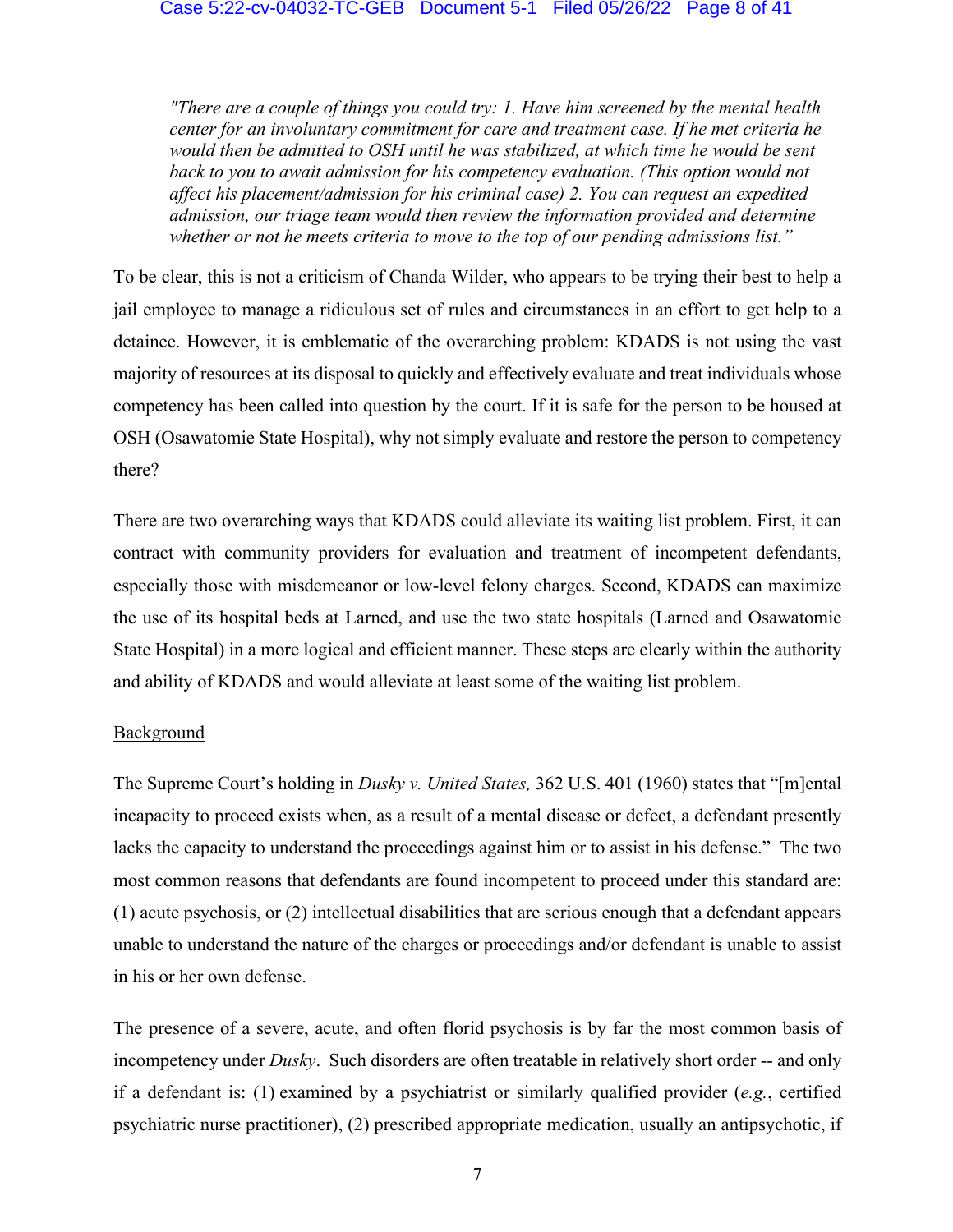#### Case 5:22-cv-04032-TC-GEB Document 5-1 Filed 05/26/22 Page 9 of 41

needed, and (3) willing to take medication as prescribed. In addition, such individuals require other appropriate forms of treatment such as individual or group psychotherapy and milieu therapy that takes place in a truly therapeutic environment. It is also important that individuals be in a situation in which they feel safe, to prevent destabilization and/or regression.

A patient's willingness to take psychotropic medication as directed is often dependent upon the patient's setting. Even if incompetent defendants are willing to take medication, the lack of other forms of therapy and a therapeutic environment dramatically decreases the chances of successful treatment. However, in my experience, persons with acute and serious psychotic symptoms are very often unwilling to take such medications in jails for several reasons that will be explained in the following subsection.

After acute psychosis, the second most common reason for a finding of incompetence is an intellectual disability that is serious enough that a defendant appears unable to learn the nature of the charges or proceedings against him or her and/or the defendant is unable to assist in his or her own defense. In forensic hospitals across the United States, the standard of care for such persons includes observation, further assessment, and diagnosis designed to ascertain whether such disability is treatable or permanent. Until the defendant is transferred to a mental health facility so that this treatment can begin, it is difficult or impossible to ascertain whether competence is restorable. The standard of care also includes some form of educational intervention, wherein incompetent patients are taught, for example, the roles of the various players involved in a trial, the basic legal concepts that are likely to be discussed in a trial, and how to work with counsel. Such educational intervention has two purposes: (1) attempting to render the person competent so that he or she can quickly resume the journey through the criminal justice system; and (2) determining whether the disability that led to the finding of incompetence was due to ignorance (which is ameliorable) or a lack of capacity (which should lead to a timely finding that the person is not restorable). In cases of moderate or severe intellectual disability, the person is typically found unrestorable, moved to an appropriate facility or program, and their charges dismissed.

As discussed below, the long waitlist for evaluation and treatment beds at Larned is causing extreme harm to those who are awaiting bed space while incarcerated at county jails. Moreover, several solutions to the wait times are within KDADS's direct authority over their budget and operations.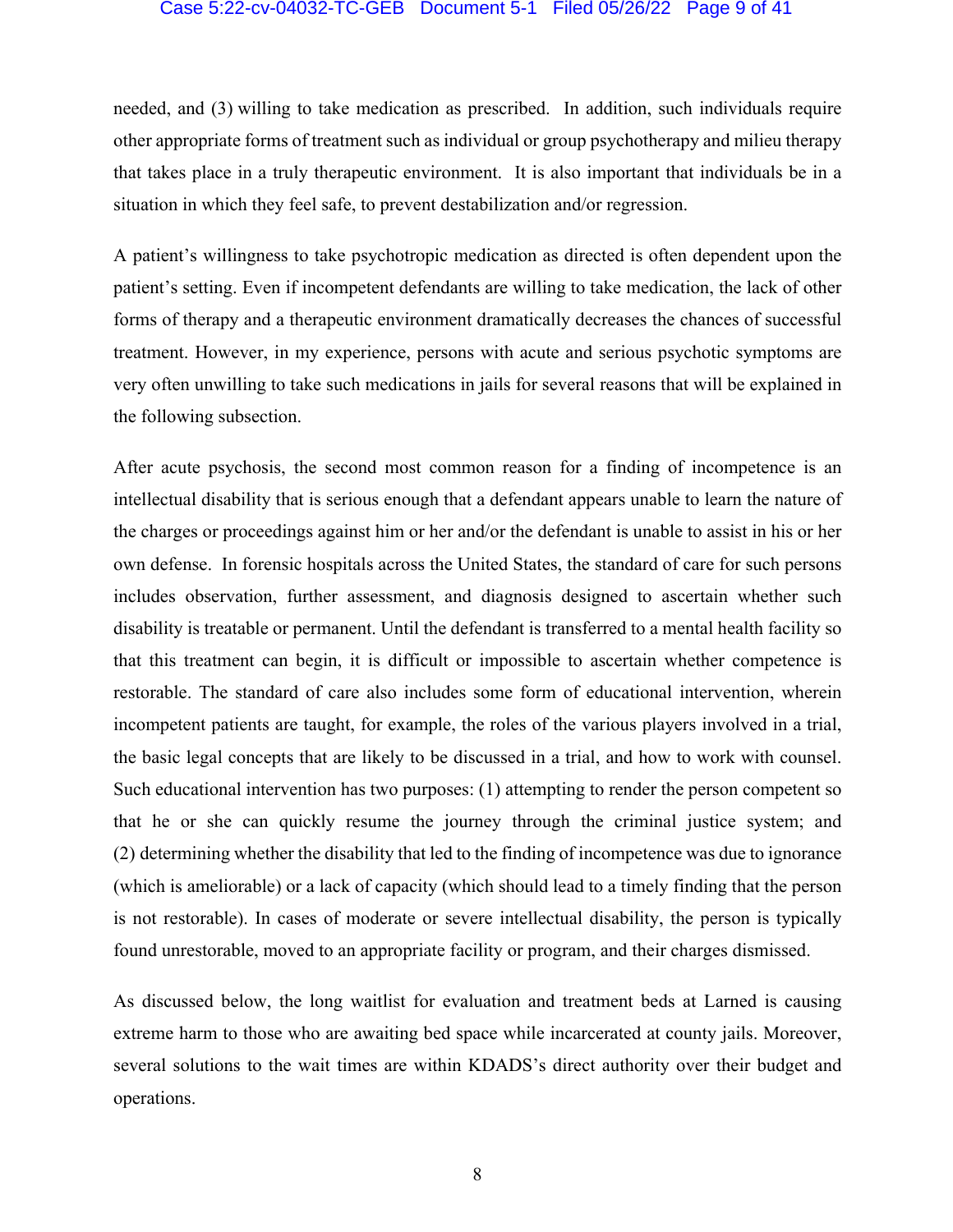#### Case 5:22-cv-04032-TC-GEB Document 5-1 Filed 05/26/22 Page 10 of 41

#### Harms Caused by Keeping Incompetent Defendants in Jail

The vast majority of jails lack adequate psychiatric, psychological, social work, and nursing services, thereby decreasing the likelihood that prescribed medications are appropriate, effective, and preferred by the patient, which in turn reduces the likelihood that a patient will take them. Nurses' time is predominantly used in administering medications to the entire jail, leaving them little time to engage in meaningful two-way conversations with detainees. Such shortages also decrease the amount of time available to develop trust, and to explain and hopefully convince the patient of the value of taking psychotropic medication.

Few if any jails are able to create a therapeutic environment in which a detainee feels like a patient. The failure to create such a setting precludes the detainee from viewing the health and mental health care professionals as doctors/nurses who care about them. Indeed, many jails specifically avoid trying to create a therapeutic environment because they need to focus on maintaining security, which they rightly view as their primary objective.

Effective psychiatric treatment must be individualized. Jails, however, are almost universally run with three omnipresent watchwords: "firm, fair, and consistent." While these values may be excellent correctional goals, they are in direct conflict with the goals of individualized treatment of serious mental illnesses, which is the hallmark of good psychiatric and mental health care.

Jails are seldom perceived as safe places by inmates and detainees. Risks, such as those addressed by the Prison Rape Elimination Act, are real problems, and are exacerbated by sensational and ubiquitous portrayals of jails as places where rape and assault run rampant and unchecked. Inmates' understandable fears for their own safety can make them loathe to accept psychotropic medication, which will tranquilize them and leave them feeling less alert and less vigilant in the event that they need to defend themselves.

For these reasons and many others, the prevalence of suicidal and para-suicidal behaviors, as well as the risk of death by suicide, is dramatically higher in jails than in the general (community) population. Consider that the lifetime prevalence of suicide among people with schizophrenia is also much higher than the general population. Together, those risk factors combine to make jail an especially dangerous place for people with serious mental illnesses.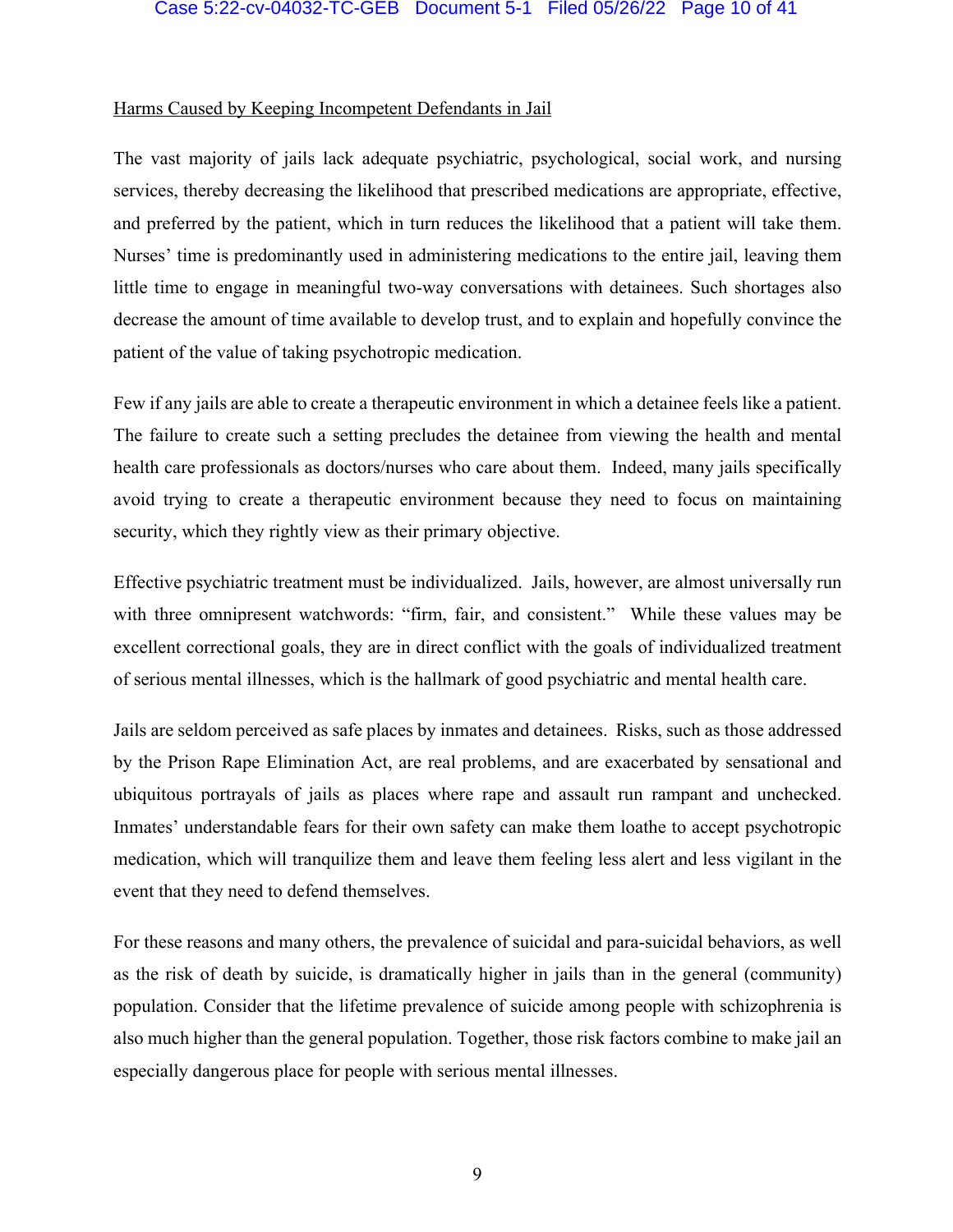## Case 5:22-cv-04032-TC-GEB Document 5-1 Filed 05/26/22 Page 11 of 41

The stigma of mental illness that exists throughout our society is even worse in jails, where inmates, and even staff frequently refer to inmates with mental illness in insulting and demeaning terms. I have visited hundreds of correctional institutions; the large majority use some sort of idiosyncratic and offensive "nickname" (*e.g.*, "bugs," "crazies") to refer to inmates with serious mental illness. These insulting characterizations of inmates with mental illness contribute to their sense of despair and hopelessness.

Many jails are insensitive to the frequent minor disciplinary violations (*e.g*., being out of place, failing to obey a direct order) that usually accompany psychosis, treating such infractions as if they were intentional rule violations. As a result, inmates with serious mental illness commonly comprise a disproportionate number of inmates in lockdown settings such as administrative or disciplinary (punitive) segregation or other forms of restricted housing.

Restricted housing (*i.e.*, segregation) poses a risk of psychological harm to inmates, and there is virtual unanimity among experts that segregation should be avoided for any inmate or detainee who suffers from acute symptoms of serious mental illness such as severe depression or psychosis. Further, restricted housing settings are also characterized by a higher rate of suicide than general population.

It is cruelly ironic that people charged with misdemeanor offenses may be detained in jail for far longer periods of time than the maximum sentence they could have received, and astronomically longer than the amount of time they would have remained in jail had they simply been allowed to plead guilty. In addition to denying the misdemeanor defendants a speedy trial, these delays also waste an astonishing amount of tax dollars (in the form of jail days and hospital days). These resources could have been used to provide the person with outstanding mental health care in the community, instead of making them worse by holding them in jail for months.

The purported reason for denying pretrial release to people with mental illnesses is the presumption that people with mental illness are, by definition, dangerous. This presumption is inaccurate and discriminatory; in fact, people with mental illness are far more likely to be victims of crime than perpetrators of crime. Further, a great deal of research over the past several decades has repeatedly shown that mental illness by itself has a very weak predictive relationship to violent crime—far less than other known criminogenic factors.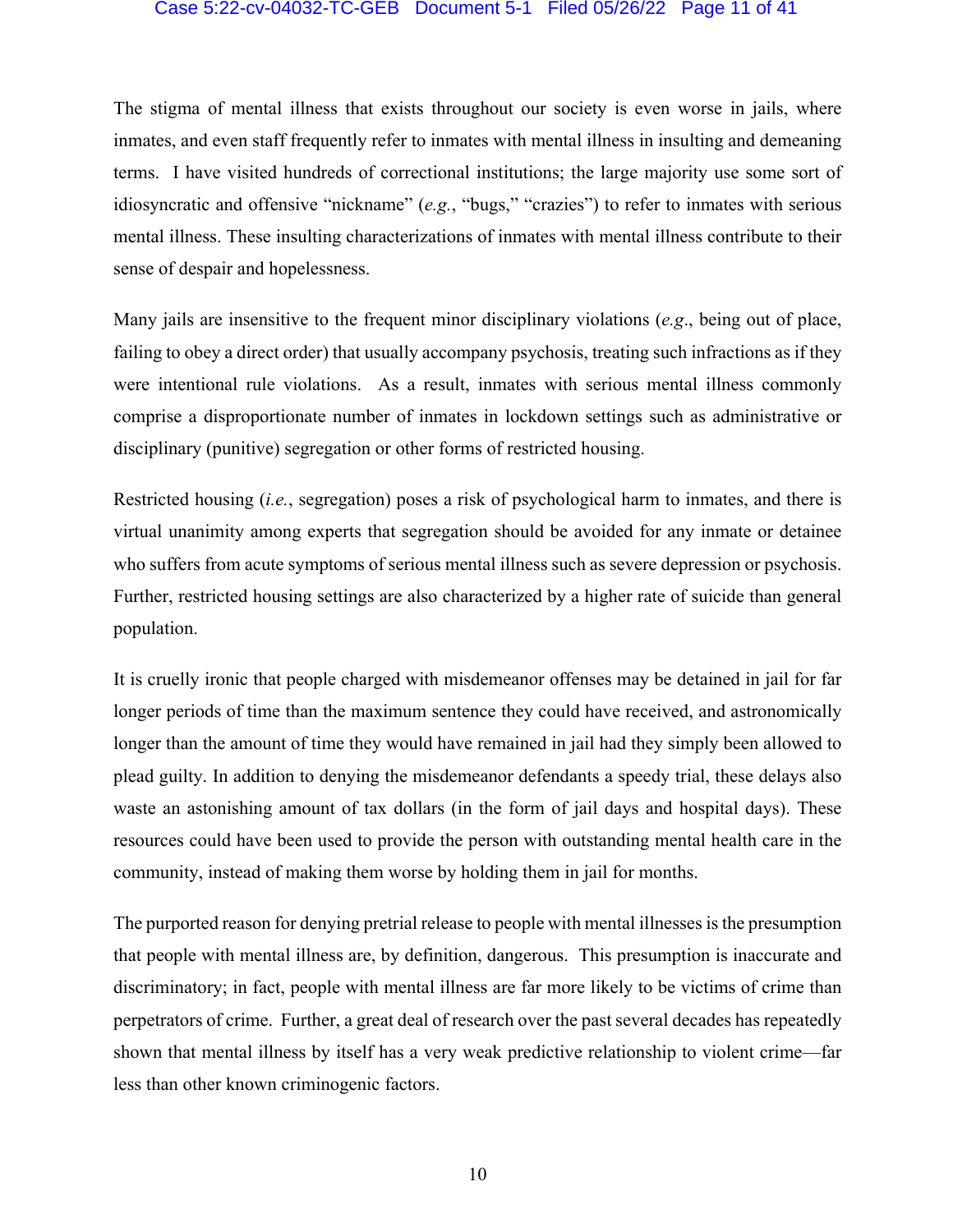#### Case 5:22-cv-04032-TC-GEB Document 5-1 Filed 05/26/22 Page 12 of 41

As a result of the factors enumerated above, psychotic pretrial detainees are likely to remain psychotic longer if housed in a jail than if housed in a modern, competently run psychiatric hospital. Accordingly, in virtually all jurisdictions, the standard of care for incompetent defendants who must remain in custody due to a significant risk to public safety is transfer to a state forensic psychiatric hospital, which provides a therapeutic environment, milieu, and other characteristics listed above. However, the standard of care does not prevent communities from treating incompetent defendants with outpatient or residential treatment when they do not pose a significant risk to public safety.

Research has demonstrated that allowing patients to experience acute and untreated psychosis can have a long-term, and possibly permanent, negative effect on the trajectory of the person's illness; moreover, a long period of untreated psychosis is especially associated with worse long-term outcomes in people with first-episode psychosis.<sup>23</sup> In other words, allowing people to get worse can make their treatment more challenging and expensive for the rest of their lives.

The above circumstances apply to all jails, even those few that have adequate psychiatric and mental health services. Unfortunately, the vast majority of American jails have grossly inadequate psychiatric and mental health services, causing inmates to decompensate even more rapidly. These exacerbations of serious mental illness can cause defendants to harm themselves, experience more severe hallucinations and delusions, and to disrupt the other inmates and detainees, who sometimes respond with violence toward the person with mental illness. In other words, because the jail environment is so harmful for people with psychoses, the longer a person remains in jail, the longer it will take to restore them to competency and mental health.

## Jails Are Ill-Equipped to Safely House People with Serious Mental Illness

It has been my consistent experience that sheriffs, wardens, and jail administrators believe that they are ill-prepared to provide psychiatric care to people with serious mental illness, especially severe psychoses. Many of them resent the fact that they have been asked to be a primary provider

<sup>2</sup> See, for example, Kane JM, Schooler NR, Marcy P, Correll CU, Brunette MF, Mueser KT, Rosenhack RA, Addington J, Robinson J, Penn DL & Robinson DG (2015) The RAISE Early Treatment Program for First-Episode Psychosis: Background, rationale, and study design. Journal of Clinical Psychiatry, Vol 76(3) March 2015, 240-246.

<sup>3</sup> Marshall M, Lewis S, Lockwood A, Drake R, Jones P, Croudace T. Association between duration of untreated psychosis and outcome in cohorts of first-episode patients: a systematic review, *Arch Gen Psychiatry*, 2005, vol. 62 (pg. 975-983).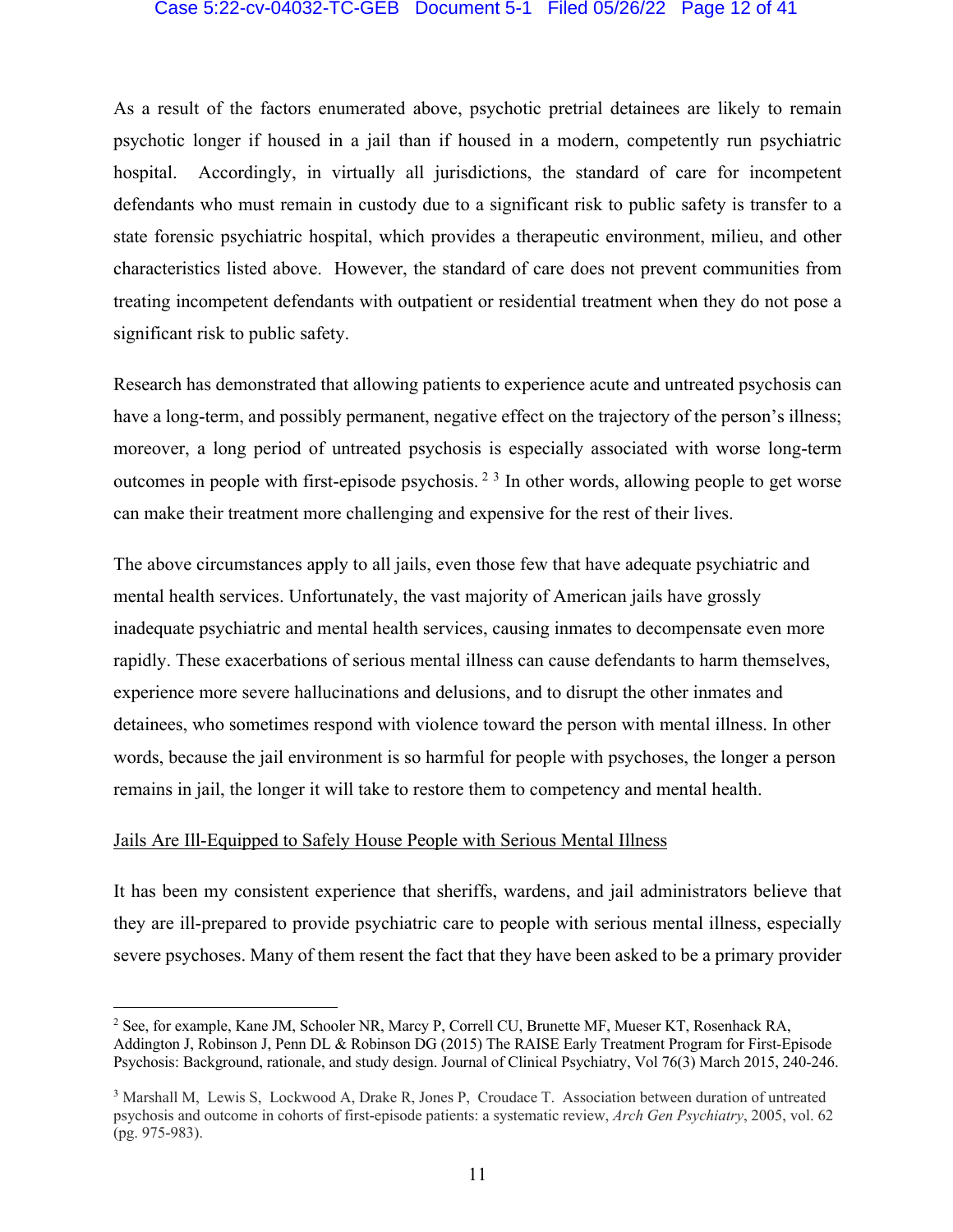## Case 5:22-cv-04032-TC-GEB Document 5-1 Filed 05/26/22 Page 13 of 41

of mental health and psychiatric services, in large part because the state hospitals and community mental health centers have lost funding and capacity over the last few decades. Sheriffs believe that their primary job is to hold people for trial in a safe environment. They are not mental health professionals and they do not pretend to be.

Despite the fact that courts have consistently upheld the duty of jails and prisons to provide treatment for serious psychiatric problems, the sad truth is that most jails fall woefully short of the minimal mental health services that are recommended by various professional organizations. Indeed, many jails provide no meaningful mental health treatment at all.

#### The Rights of the Accused

While incompetence to proceed to trial can rightly delay going to trial, this should be no longer than the time needed for active treatment to restore the person to competency. By housing psychotic inmates in jail instead of a treatment setting, pretrial detainees with psychotic symptoms are likely to be prevented from proceeding to trial for far longer than is reasonably necessary to restore their competency. For misdemeanor and low-level felony defendants, their period of pretrial detention and involuntary hospitalization is likely to dramatically exceed the amount of time they would have been incarcerated if they had been found guilty in a timely manner.

#### Problems and Potential Solutions

In Kansas, my review of the waiting lists that have been provided to me reveals that there are two problems which each have a different, but related, solution.

First, some of the detainees on the wait list are simply waiting for an evaluation to determine whether or not they are fit to proceed to trial. Waiting lists for evaluation are inexcusable, as these evaluations can be provided regardless of the person's location by contracting with forensic mental health professionals (FMHPs). The number of psychologists and psychiatrists who are willing to provide these evaluations is directly correlated with the amount of money they are offered for each evaluation. Considering the massive savings that have likely accrued because of Larned's reduced operating capacity, expense is no excuse. KDADS could immediately contract with more community mental health providers or expand its mobile evaluation units to reach communities that have fewer evaluation options locally.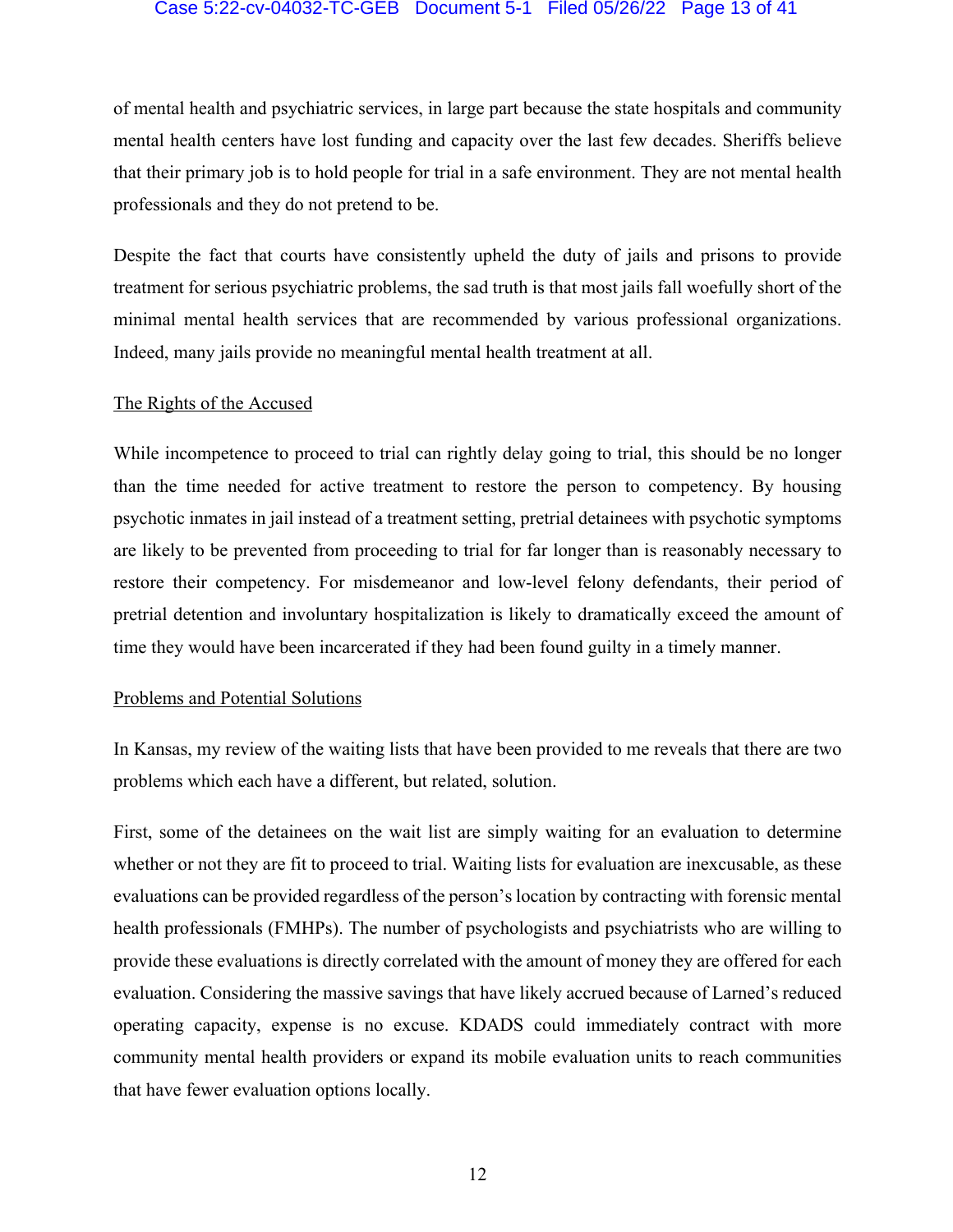## Case 5:22-cv-04032-TC-GEB Document 5-1 Filed 05/26/22 Page 14 of 41

Second, while many states are struggling with waiting lists for competency restoration, Kansas is an outlier. The number of people who are languishing in jail and the lengths of time they remain there are unacceptable. As many other states have discovered, the problem of competency waiting lists, while challenging, can be overcome. KDADS has the authority and ability to use its existing hospital resources more efficiently and to contract with community providers and agencies to expand community options aimed at keeping people with serious mental illness out of the criminal justice system. For example, defendants whose incompetence is solely the result of acute psychosis, and who pose no serious risk of harm to self or others, could be treated effectively and at greatly reduced public cost in existing community mental health settings.

The State argues that these waiting lists are the direct result of the COVID pandemic and an increase in competency cases. However, many other states have experienced increases in competency cases, and all 50 states have experienced the COVID pandemic. Despite the fact that these challenges exist, they are not an excuse for denying presumptively innocent Kansans their constitutional (*e.g.*, speedy trial) and statutory (*e.g.*, non-discrimination and reasonable accommodation for a disability) rights.

It is important to note that Larned has operated at a reduced capacity for a long time. Presumably, this means that a large amount of money that was budgeted for Larned has gone unspent. This creates a very large temporary pool of money that could be spent on non-recurring items such as signing bonus for understaffed positions, retention bonuses, renovation of mental health housing alternatives (*e.g.*, community residences, board and care homes, etc.). Those funds could also be spent on security enhancements to state hospital beds that are currently considered inappropriate for competency patients.

#### A Cautionary Note

One frequently proposed solution to the "waiting list problem" has been to create so-called competency restoration programs in jails. In most cases, these programs consist of poor psychiatric care with some perfunctory judicial education thrown in. The amount and quality of competency restoration programming is vastly inferior to that found in forensic psychiatric hospitals. In my opinion, in order for a jail-based competency restoration program to be adequate, it is necessary to approximate the staffing levels one would find in a state psychiatric hospital. Most states have found such programs prohibitively expensive. This observation is not meant to criticize jails;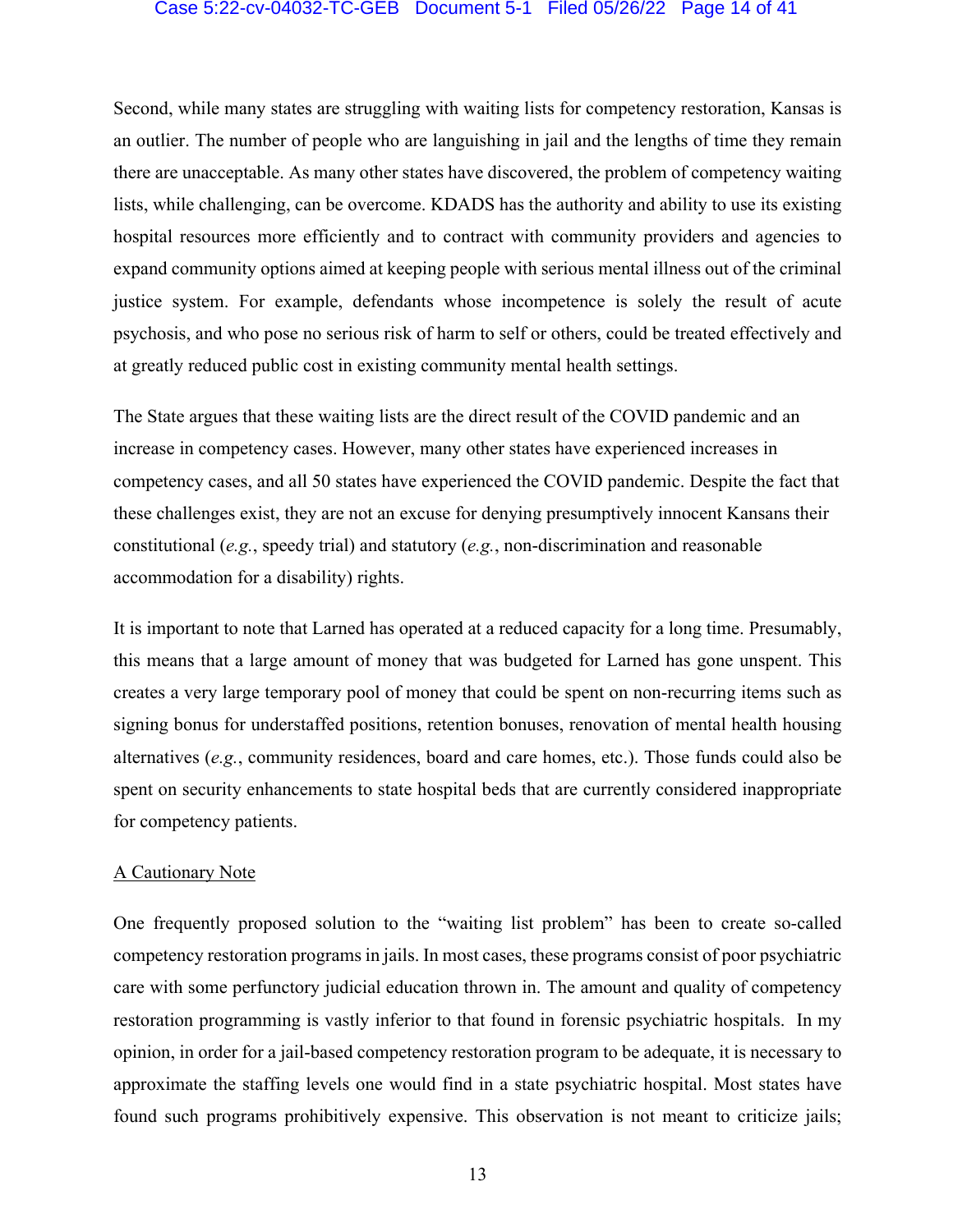#### Case 5:22-cv-04032-TC-GEB Document 5-1 Filed 05/26/22 Page 15 of 41

detention facilities simply were not designed and are grossly inadequate for treatment activities that meet the standard of care described above.

## Summary

The current practice of forcing defendants to wait for many months in order to receive competency evaluations and/or restoration treatment is extremely harmful to these defendants and prevents them from receiving speedy trials. Often, they lose significantly more freedom than had they been found guilty of the alleged crime. Many jail days are wasted on people who pose no serious risk to public safety, and many expensive hospital days are wasted on people whose mental health needs could be much better met in their home communities. KDADS has the tools and resources to restore Larned to full capacity and to contract with community providers to ensure that evaluations are completed in a timely manner.

As always, these opinions are based on my education, professional experience, and the documents I have reviewed. If additional information is provided, I reserve the right to amend my opinions accordingly.

Respectfully submitted

Joel A Dvork

Joel A. Dvoskin, Ph.D., ABPP (Forensic)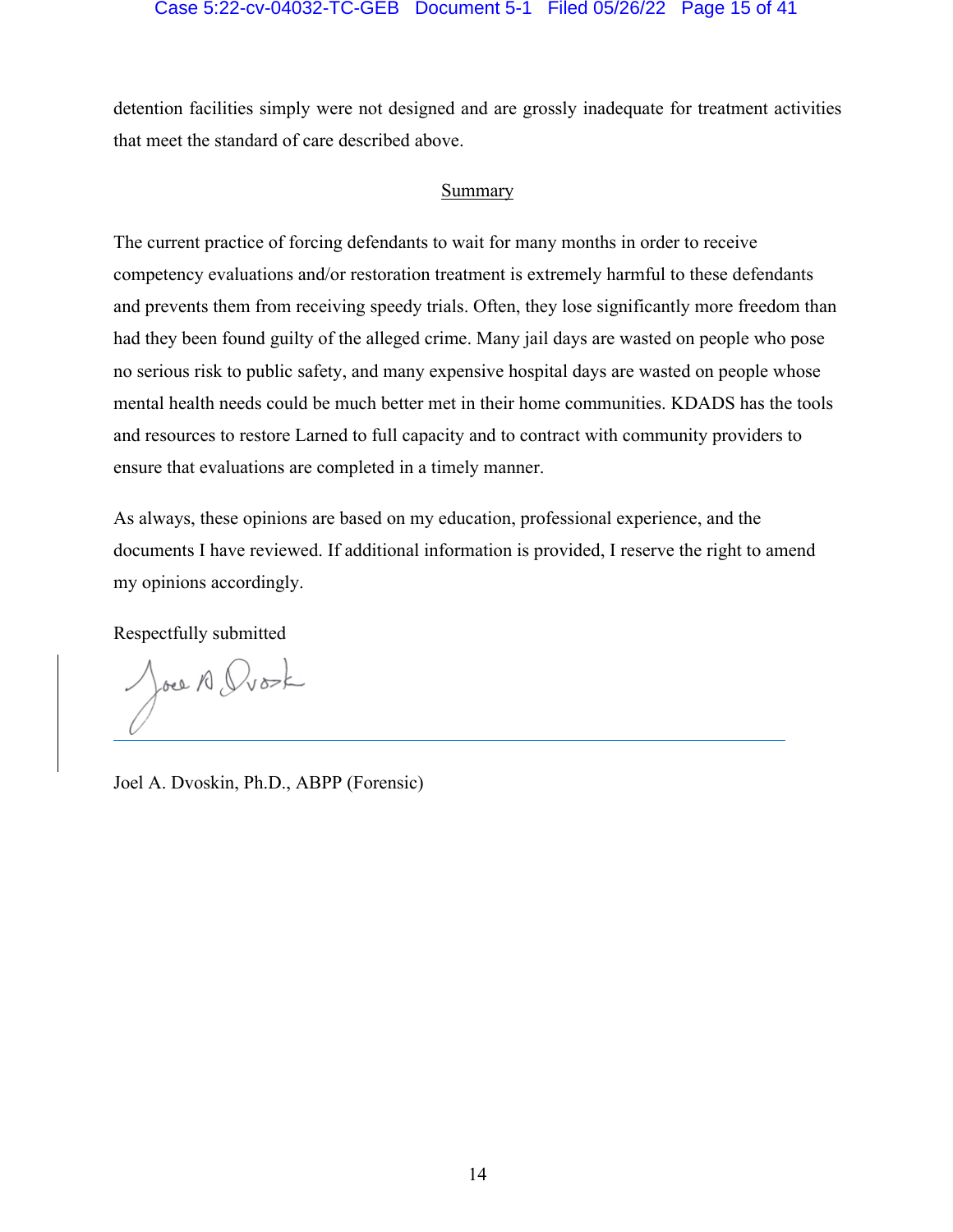Case 5:22-cv-04032-TC-GEB Document 5-1 Filed 05/26/22 Page 16 of 41

APPENDIX A: *Curriculum Vitae* of Joel Dvoskin, Ph.D.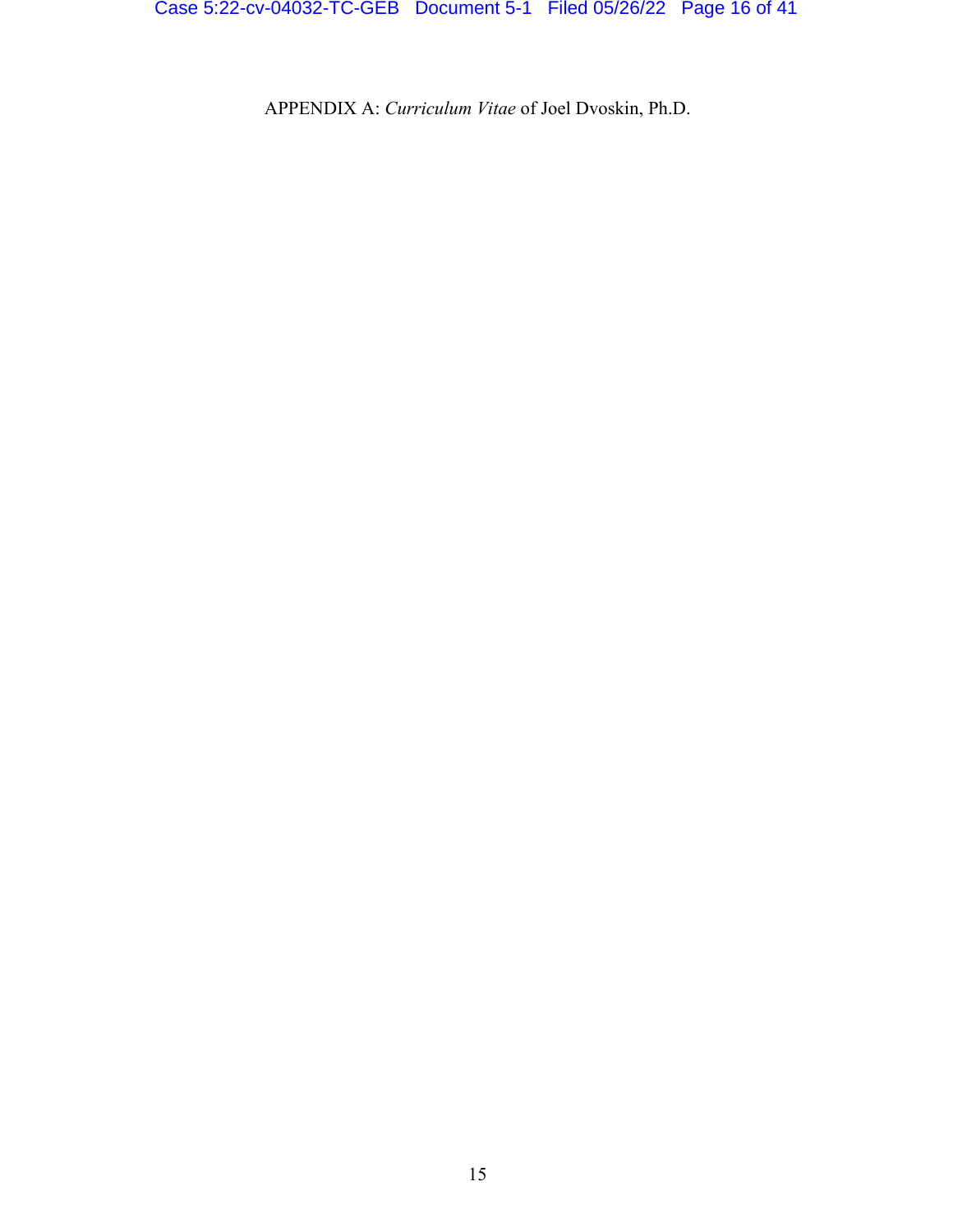## *CURRICULUM VITAE* **(August 2020)**

## **Joel A. Dvoskin, Ph.D., ABPP**

Please call or email for mailing address Mobile: 520-906-0366 Email: joelthed@aol.com or joeldvoskin@gmail.com Web site: JoelDvoskin.com

## **EDUCATION**:

| Undergraduate: | University of North Carolina at Chapel Hill; B.A. 1973;<br>Majors: English and Psychology;<br>Awards:<br>Order of the Old Well Honorary Society<br>Order of the Grail Honorary Society |
|----------------|----------------------------------------------------------------------------------------------------------------------------------------------------------------------------------------|
|                | Stockholm University, Stockholm, Sweden; Diploma, 1972;<br>Major: Social Science.                                                                                                      |
| Graduate:      | University of Arizona, Tucson, Arizona;<br>M.A. in Clinical Psychology, 1978<br>Ph.D. in Clinical Psychology, 1981;                                                                    |
|                | Dissertation: Battered Women: An Epidemiological Study of Spousal<br>Violence.                                                                                                         |
| Professional:  | University of Arizona College of Law, Tucson, Arizona (Doctoral<br>Minor)                                                                                                              |

## **HONORS**:

Diplomate in Forensic Psychology, American Board of Professional Psychology

Fellow, American Psychological Association

Fellow, American Psychology-Law Society

National Coalition for the Mentally Ill in the Criminal Justice System, Peggy Richardson Award

American Academy of Psychiatry and the Law, *Amicus* Award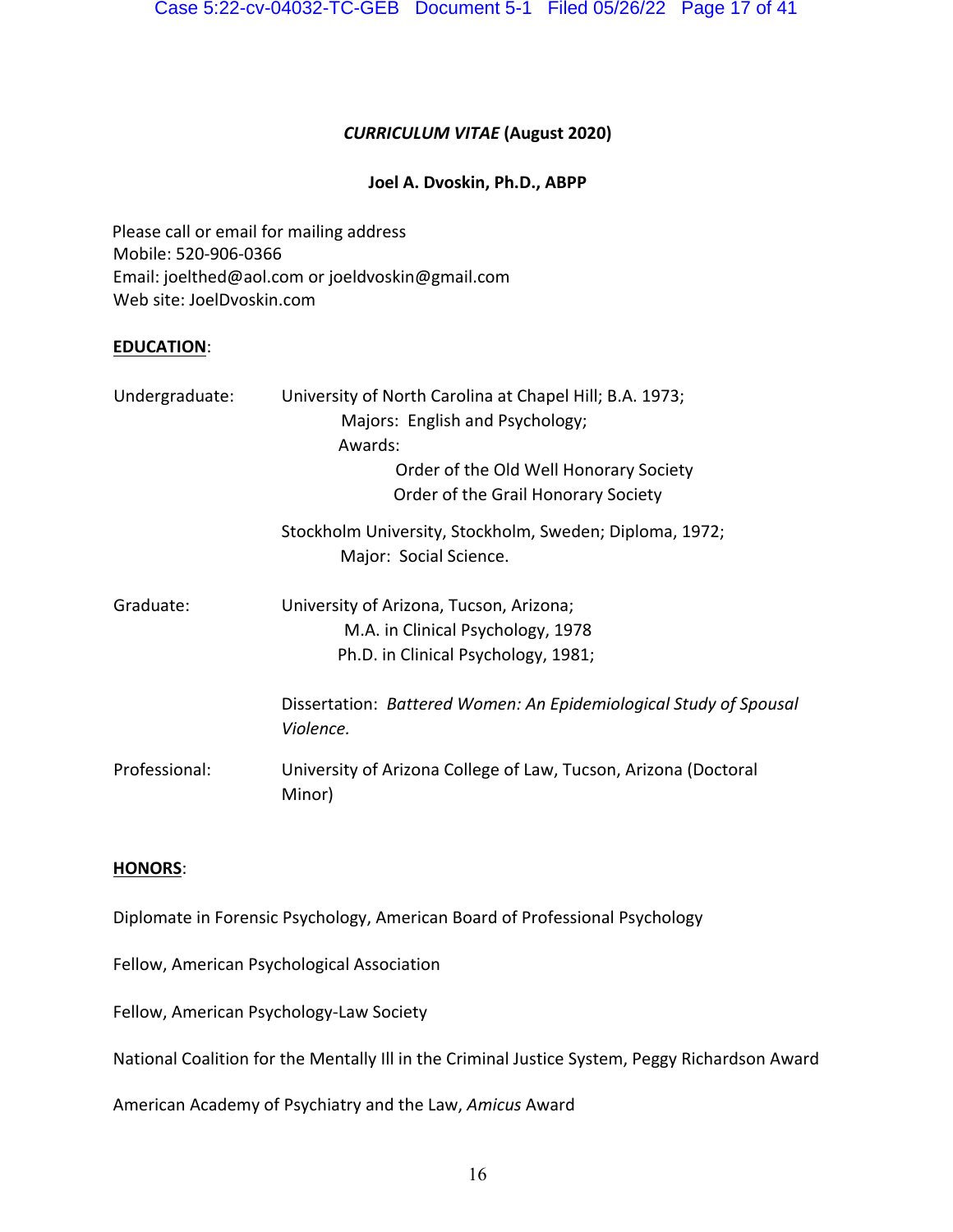Affiliate Member, International Criminal Investigative Analysis Fellowship

- Distinguished Visiting Professor of Psychiatry, University of California, Davis School of Medicine and Napa State Hospital, April 14, 2005
- President, Division 18 of the American Psychological Association (APA), Psychologists in Public Service (2000-2001)
- President, American Psychology-Law Society, Division 41 of the American Psychological Association (2006-2007)
- American Psychological Association, Division 18 Special Achievement Award
- Member, APA Blue Ribbon Commission on Ethics Process (2016-17)
- Arizona Psychological Association, Distinguished Contribution to the Practice of Psychology Award, 2001
- Arizona Psychological Association, Distinguished Contribution to the Science of Psychology Award, 2010
- Distinguished Visiting Professor of Psychiatry, University of California, Davis School of Medicine and Napa State Hospital, March 30, 2011
- Southern Arizona Psychological Association, Peter Attarian Award for Outstanding Contributions to the Profession of Psychology in Southern Arizona, 2014
- Executive Office of the President of the United States, Member, Expert Panel to Develop a Strategic Action Plan for African-American Males, 1995
- Arizona Psychological Association, Aaron H. and Matilda B. Canter Award for Distinguished Contributions to Professional Psychology, 2018

American Academy of Forensic Psychology Distinguished Contribution Award, 2020

American Psychological Association, Division 18 (Criminal Justice Section), Advocacy in Criminal Justice Psychology Award, 2021

## **ACADEMIC POSITIONS:**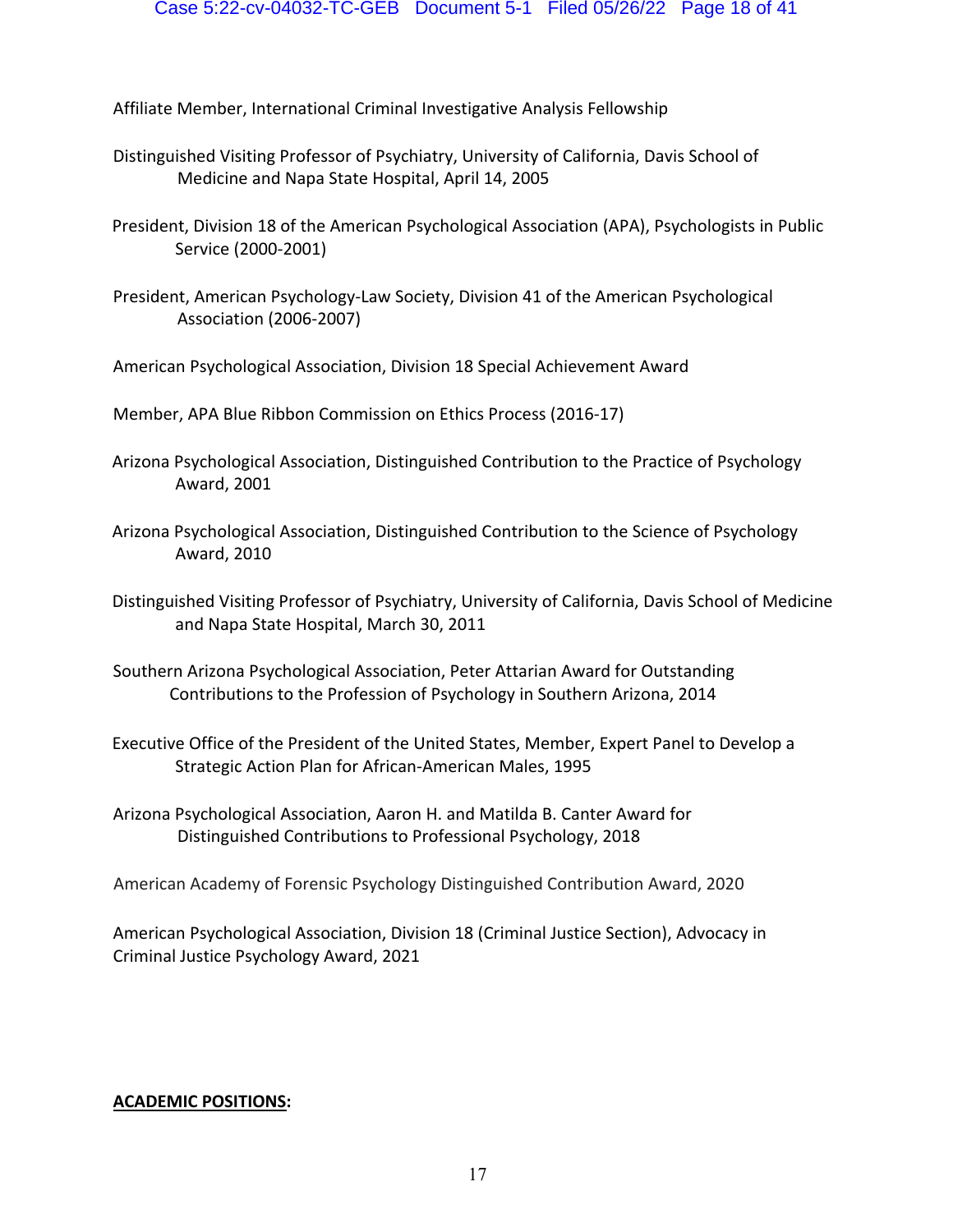1996 - current Asst. Professor (Clinical) - University of Arizona College of Medicine

- 1996 2001 Assistant Professor (Adjunct) - University of Arizona College of Law
- 2000 2005 (currently inactive) Assistant Clinical Professor - Louisiana State University Medical Center
- 1986 1995 (currently inactive) Assistant Clinical Professor - New York University Medical School

## **LICENSES:**

Arizona Board of Psychologist Examiners, License #0931

New Mexico State Board of Psychologist Examiners, License #0904 (inactive)

Certificate of Professional Qualifications in Psychology (CPQ), CPQ #2,439 (inactive)

Interjurisdictional Practice Certificate, ASPPB, #2439

## **PROFESSIONAL EXPERIENCE**:

(Planned) September 2022 – Ongoing

Monitor, Disability Rights Montana, Inc. v. Brian M. Gootkin, et al, case # CV-15-22- DWM, filed in the U.S. District Court for the District of Montana, Butte Division **Duties**: Assess compliance by the Montana Department of Corrections with Settlement Agreement and report to parties and the Court.

## May 2022 – Current

Co-founder and Partner, Heroes Active Bystandership Training **Duties**: Manage company that provides training to state departments of corrections, local jails, and other industries. Support clients in their efforts to change organizational culture by teaching employees when and how to intervene to prevent harm such as mistakes, misconduct, and to enhance the wellness of fellow employees.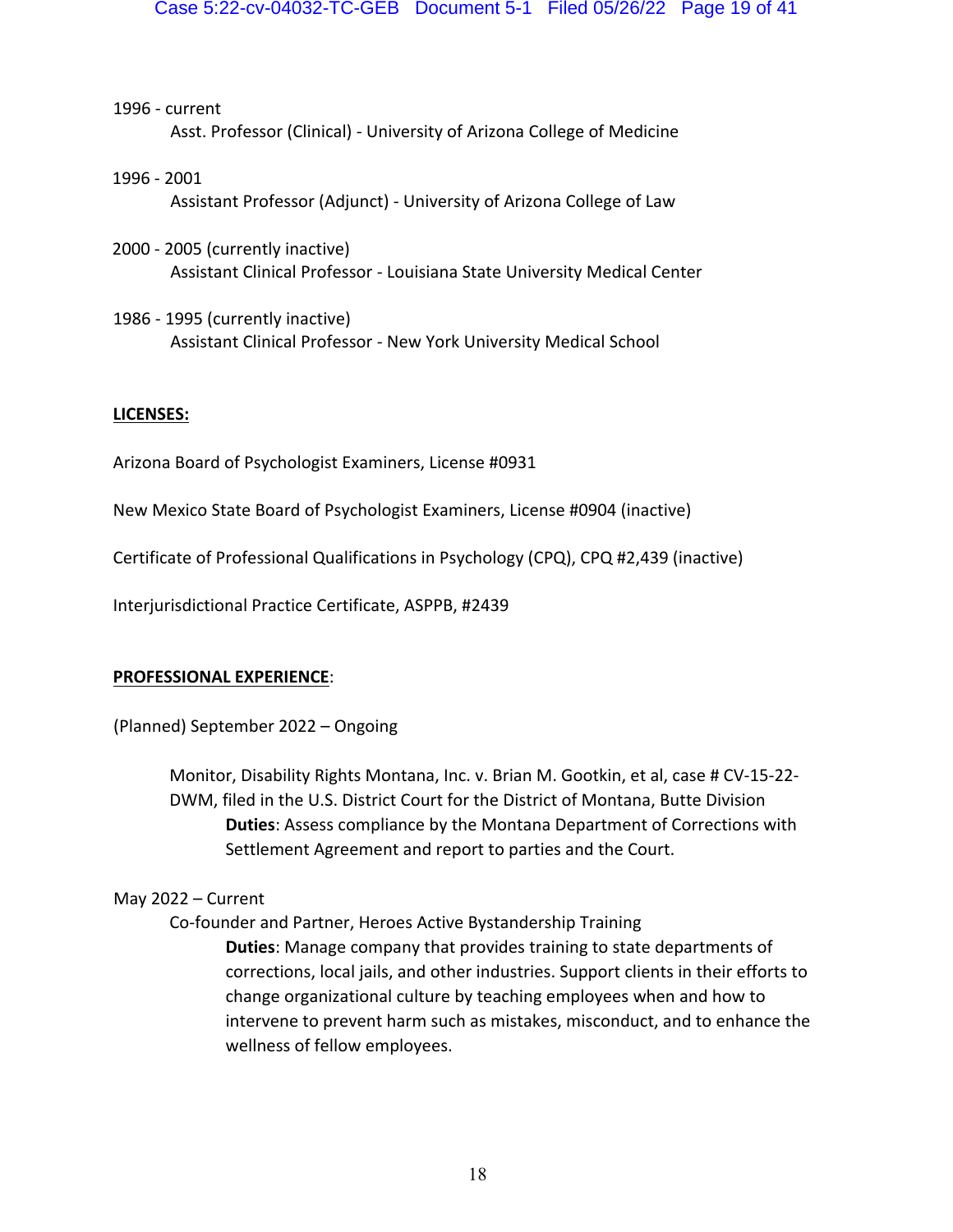## January 2020 – Current

Consultant, Training Instructor and Psychologist, Project ABLE (Active Bystandership for Law Enforcement), part of Georgetown Law's Innovative Policing Program

**Duties**: Assist in development of curriculum to train law enforcement officers to be active bystanders and intervene to prevent fellow officers from mistakes and misconduct, and to enhance the well-being of fellow officers; provide training to police trainers who will serve as ABLE instructors.

## September 1995 - Current

Full-time private practice of forensic psychology, providing expert testimony on civil and criminal matters, and consultation in the provision of mental health and criminal justice services, and workplace and community violence prevention programs.

**Duties**: Provide expert testimony, consultation, training, and public speaking services to federal, state, and local governmental agencies, corporations and attorneys, including the following areas:

- Forensic mental health evaluations
- Assessing and preventing the risk of violent behavior
- Assessment of suicide risk
- Treatment of Serious Mental Illness and Co-occurring Substance Use Disorders
- Police misconduct
- Conditions of confinement and hospitalization
- Architectural design of psychiatric, correctional, and secure psychiatric buildings
- Workplace violence prevention and crisis response  $\circ$  Working with labor organizations o Safely managing corporate layoffs
- Psychological autopsy (Psychological investigation of equivocal death or suicide)
- Suicide prevention
- Mental health services in correctional and criminal justice settings
- Mental health services to juvenile correctional facilities
- Stalking
- Administration of public mental health and criminal justice services
- Conditions of confinement in sex offender treatment facilities
- Consultation to attorneys on cases involving mental health issues

## August 2012 – Current

*Pro Bono* Consultant, New Orleans Police Department EPIC (Ethical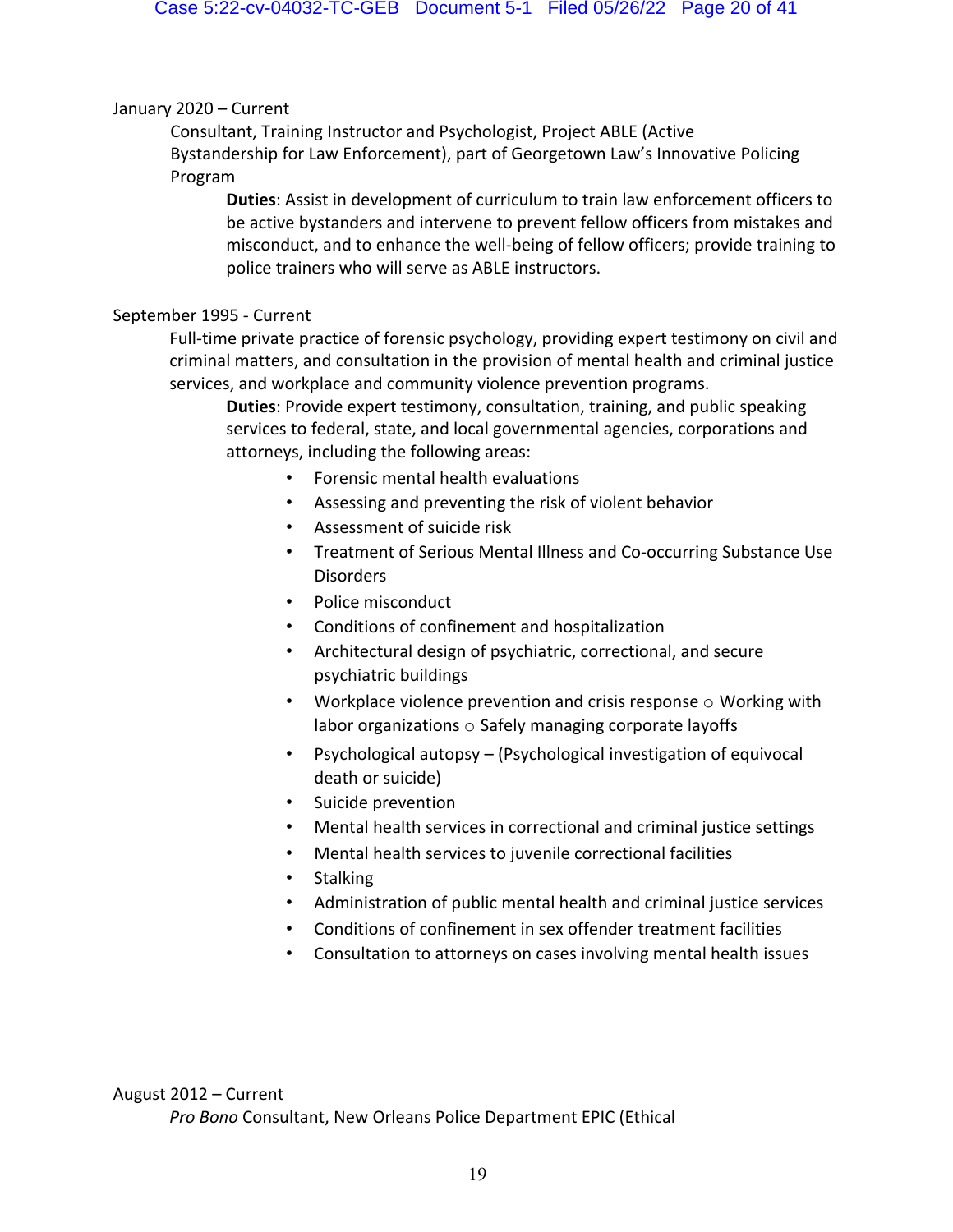Policing is Courageous) Project

**Duties**: Assist in the development and delivery of a training program to teach police officers how to prevent misconduct by fellow officers

#### January 2014 – April 2016

Chairman, (Nevada) Governor's Advisory Council on Behavioral Health and Wellness

**Duties**: Provide advice to Governor Brian Sandoval regarding public behavioral health; Chair statewide Advisory Council

#### November 2007 – May 2011

Federal Court Monitor over the Michigan Department of Corrections **Duties**: Oversight of settlement agreement in *MPAS V. Caruso* 

#### September 1995 – Current

Senior Psychologist, Threat Assessment Group, Inc., Newport Beach, California.

> **Duties:** Provide consultation and training in workplace violence prevention and crisis management to governmental and corporate organizations.

#### September 1995 - Current

Associate, Park Dietz & Associates, Inc., Newport Beach, California. **Duties**: Forensic psychological services and expert testimony

## March 1995 - August 1995

Acting Commissioner, New York State Office of Mental Health.

**Duties:** Under the direct supervision of the Governor, served as C.E.O. of the largest agency of its kind in the United States, with an annual budget of more than \$2.4 billion. The agency employed over 24,000 people and directly operated 29 institutions, including adult inpatient and outpatient psychiatric facilities, children's psychiatric hospitals, forensic hospitals and research institutes. The Office of Mental Health also licensed, regulated, financed, and oversaw more than 2,000 locally operated inpatient, emergency, outpatient, and residential programs in collaboration with 57 counties and New York City. Through an intergovernmental agreement, OMH provided psychiatric and mental health services to the NY State Department of Corrections.

November 1984 - March 1995

Director, Bureau of Forensic Services (1984-1988) and Associate Commissioner for Forensic Services (1988-1995), New York State Office of Mental Health.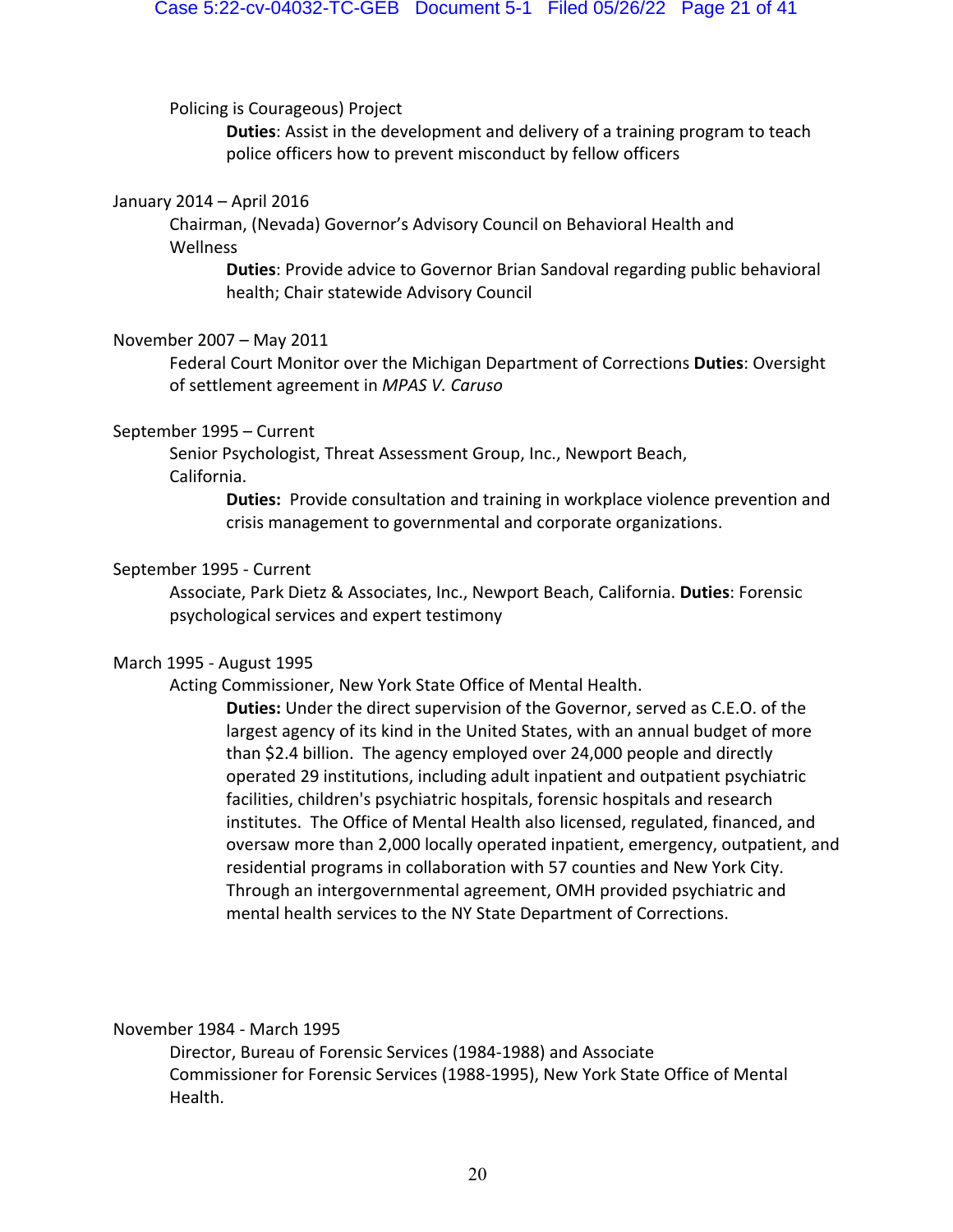**Duties:** Line authority for inpatient services at three large forensic hospitals and two regional forensic units, including services to civil, forensic and correctional patients; line authority for all mental health services in New York State prisons (serving more than 60,000 inmates), including 15 prison mental health units across New York; responsibility for innovative community forensic programs including suicide prevention in local jails, police mental health training, and mental health alternatives to incarceration.

## December 1984 - July 1985

Acting Executive Director, Kirby Forensic Psychiatric Center.

**Duties:** Founding C.E.O. for new maximum security forensic psychiatric hospital in New York City.

## July 1984 - November 1984

Acting Director, Office of Mental Health, Virginia Department of Mental Health and Mental Retardation (held concurrently with permanent position as Director of Forensic Services).

**Duties:** Supervision of budget and certification of all community mental health programs statewide; statewide policy development in all program areas related to mental health; Executive Secretary to Virginia Mental Health Advisory Council.

## July 1983 - November 1984

Director of Forensic Services, Virginia Department of Mental Health and Mental Retardation.

**Duties:** Design and coordination of statewide delivery system of institutional and community treatment and evaluation of forensic patients; management of the contract for the University of Virginia Institute of Law, Psychiatry and Public Policy; departmental liaison to Virginia Dept. of Corrections and other criminal justice agencies; develop statewide plan for delivery of mental health services to D.O.C. inmates; statewide Task Force on Mental Health Services in Local Jails.

## August 1982 - July 1983

Psychologist, Arizona Correctional Training Center, Tucson, Arizona. **Duties:** Supervision of psychology department; direct clinical treatment and evaluation services.

## April 1982 - July 1982

Acting Inmate Management Administrator, Arizona State Prison Complex, Florence, Arizona.

> **Duties:** Direct supervision of inmate records office; inmate classification and movement; correctional program (counseling) services; psychology department; hiring of all new correctional officers. (NOTE: During this period, I also maintained all duties of my permanent position as Psychologist (below).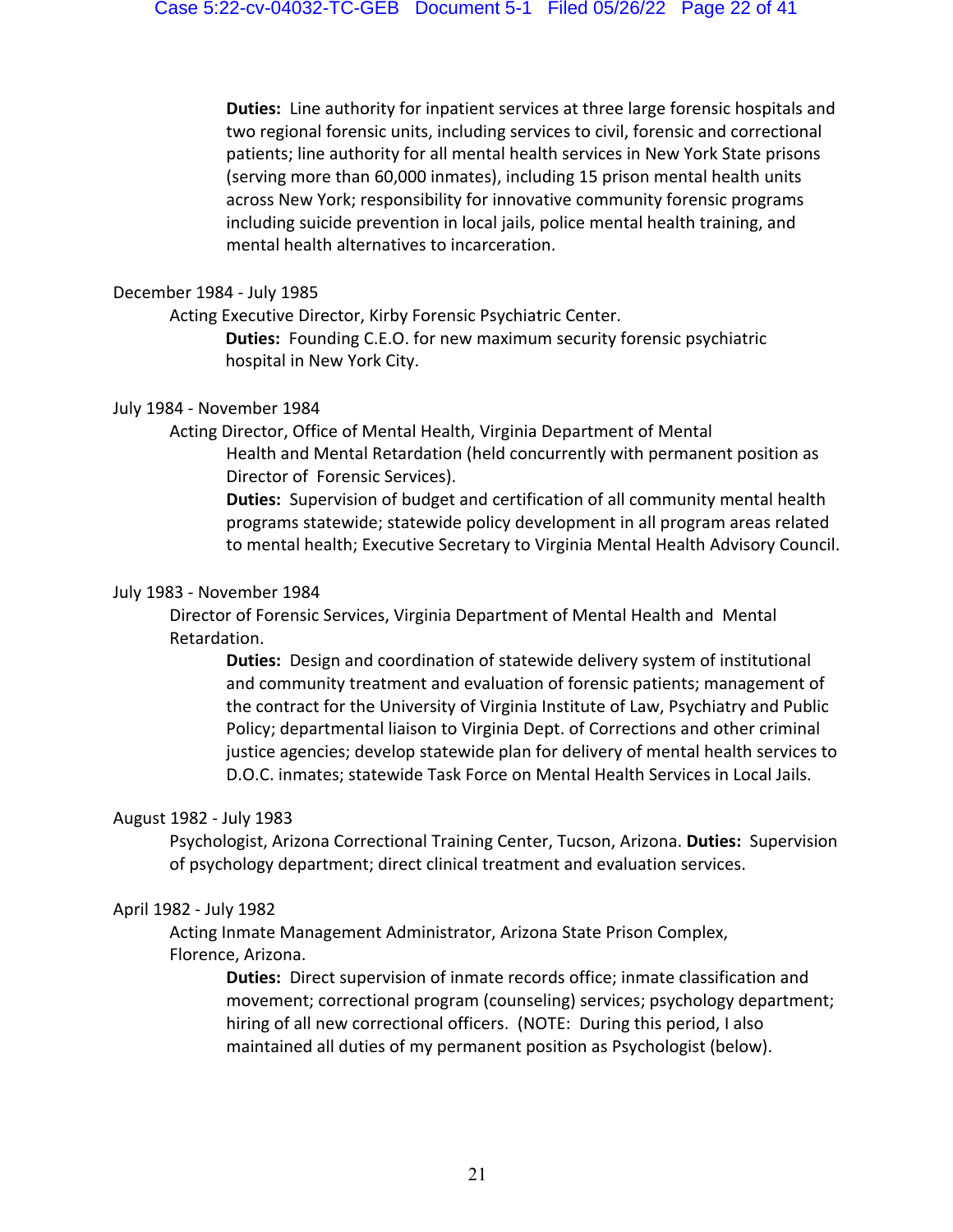October 1981 - July 1982

Psychologist, Arizona State Prison Complex, Florence, Arizona

**Duties:** Supervision of Psychology Department for complex consisting of five prisons; direct clinical treatment and evaluation services.

November 1980 - October 1981

Psychology Associate, Arizona State Prison Complex, Florence, Arizona. **Duties:** Direct clinical treatment and evaluation services.

August 1980 - November 1980

Psychological consultant to the Massachusetts Department of Correction. **Duties:** Consultation to Director of Health Services; direct clinical treatment and evaluation services at Walpole and Norfolk State Prisons.

## January 1980 - November 1980

Psychologist (non-licensed) - Tri-Cities Community Mental Health Center, Malden, Massachusetts.

**Duties**: Pre-screened civil commitments for community mental health center.

## August 1979 - August 1980

Pre-Doctoral Intern in Clinical Psychology, McLean Hospital, Belmont, Massachusetts; and Fellow in Clinical and Forensic Psychology, Harvard Medical School, Cambridge, Massachusetts, and Bridgewater (Massachusetts) State Hospital

- 1978-1979 Psychology Extern, Pima County (Arizona) Superior Court Clinic
- 1977-1978 Psychology Extern, Palo Verde Hospital, Tucson, Arizona
- 1976-1977 Psychology Extern, Arizona Youth Center (later Catalina Mountain School), Tucson, Arizona
- 1975-1976 National Institute of Mental Health Trainee
- 1973-1975 United States Peace Corps Volunteer, Senegal, West Africa
- 1970-1995 Coach, Dean Smith's Carolina Basketball School, Chapel Hill, N.C. (1-3 weeks each summer)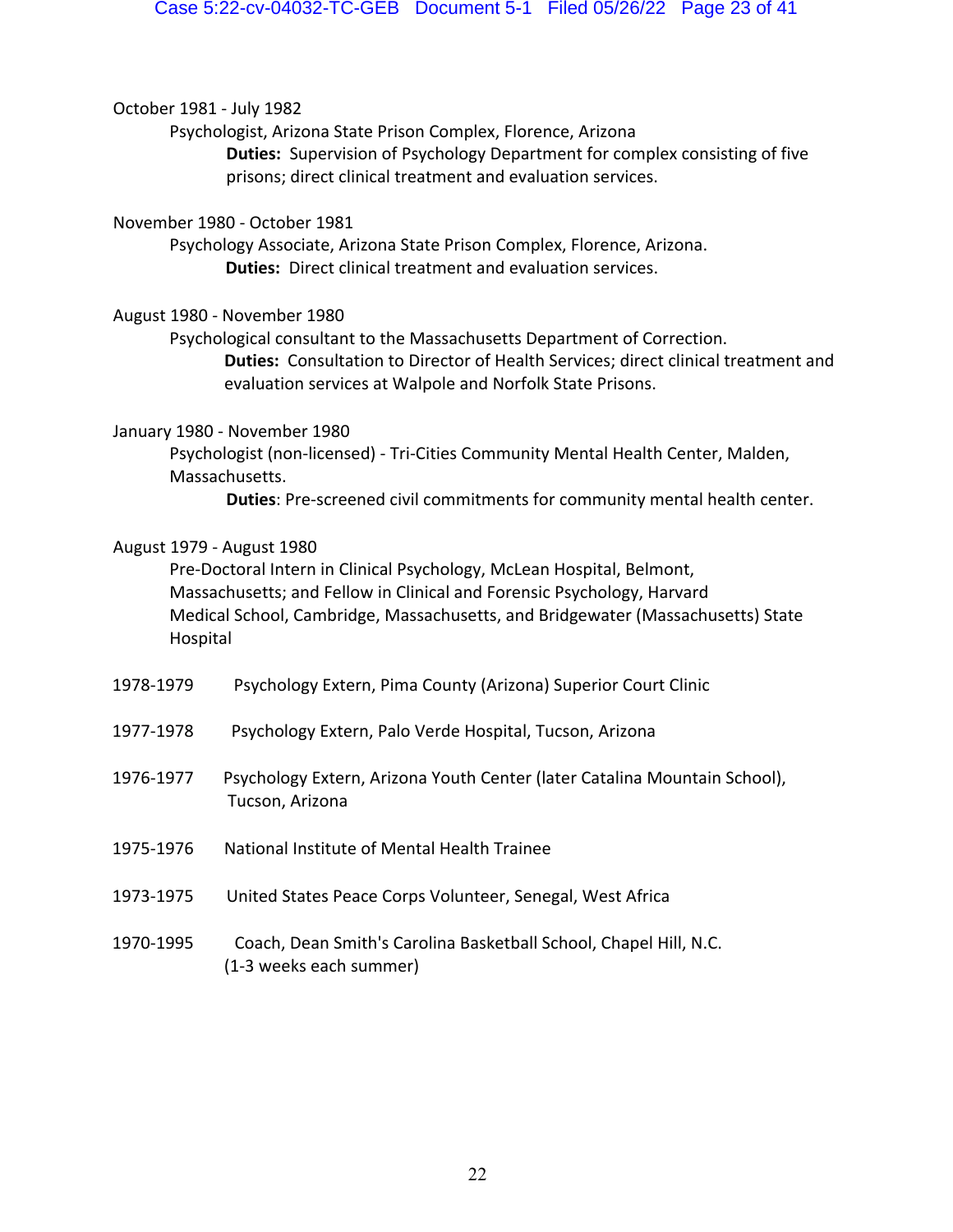## **SELECTED CONSULTATION CLIENTS**:

Federal Government and Federally Funded Protection and Advocacy Services -

National Institute of Mental Health

United States Secret Service

National Institute of Justice

National Institute of Corrections

Substance Abuse and Mental Health Services Administration

Center for Mental Health Services

United States Department of Justice, Civil Rights Division

Maricopa County (AZ) Jail

Los Angeles County (CA) Jail

Harrison County (MS) Adult Detention Center

Los Angeles County (CA) Juvenile Hall

Taycheeda State Prison for Women (Wisconsin)

Huron Valley Women's Correctional Facility (Michigan)

Substance Abuse and Mental Health Administration National GAINS Center

Department of Homeland Security – Office of Civil Rights

New Orleans Police Department (in collaboration with US Dept. of Justice)

Disability Rights Florida

Disability Rights Oregon

Alabama Disability Advocates Program

Michigan Protection and Advocacy Services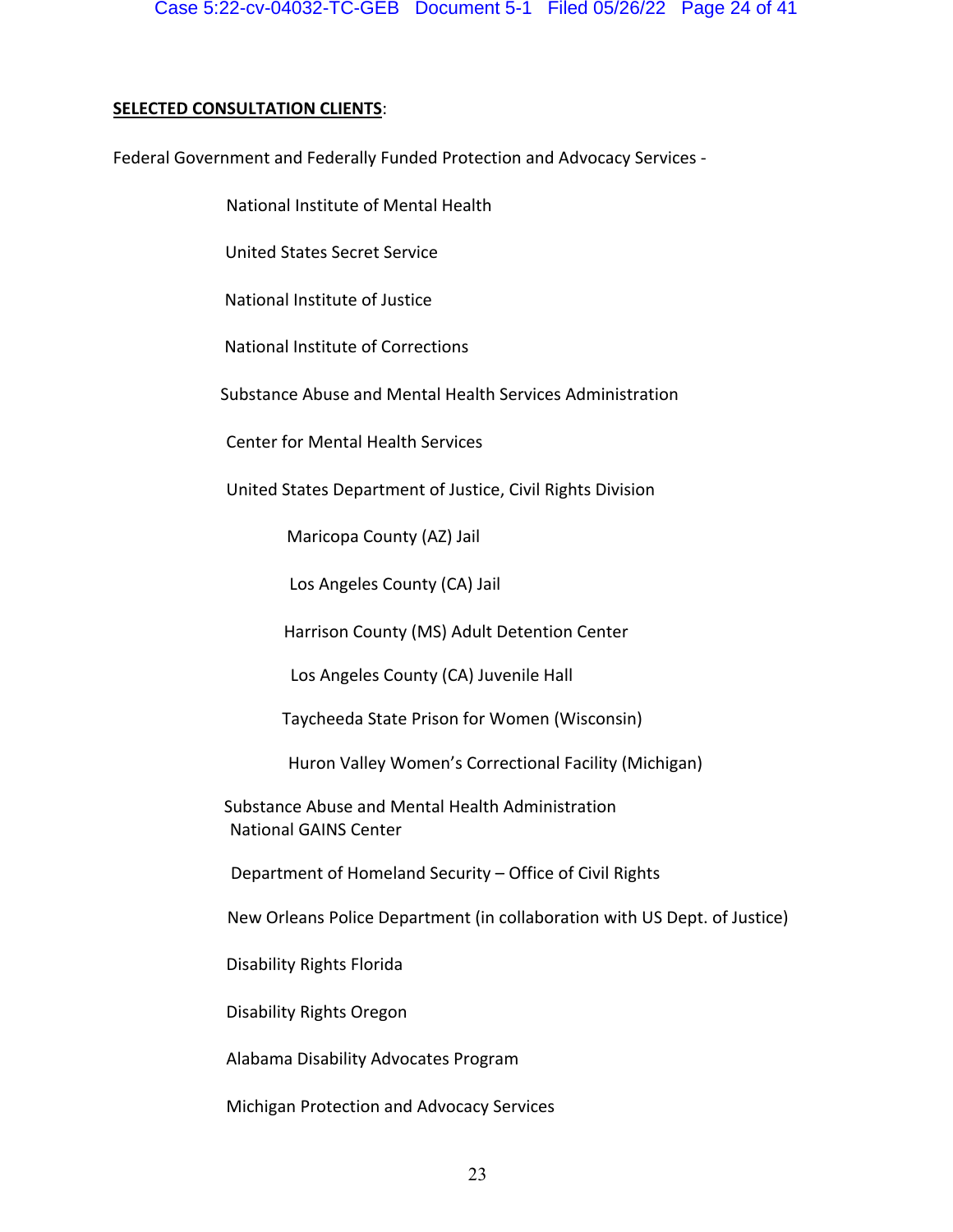Center for Public Representation

MacArthur Justice Center

Federal Multi-Agency Task Force on National Security Implications of Y2K

State, County, and Local Governments -

| Alabama              | Missouri              |
|----------------------|-----------------------|
| Alaska               | Nebraska              |
| Arizona              | Nevada                |
| Arkansas             | New Jersey            |
| California           | <b>New Mexico</b>     |
| Colorado             | New York              |
| Connecticut          | <b>North Carolina</b> |
| Delaware             | Ohio                  |
| District of Columbia | Oregon                |
| Florida              | Pennsylvania          |
| Georgia              | <b>Puerto Rico</b>    |
| Hawaii               | Pennsylvania          |
| Idaho                | <b>Puerto Rico</b>    |
| <b>Illinois</b>      | South Carolina        |
| Indiana              | Tennessee             |
| Iowa                 | Texas                 |
| Kentucky             | Utah                  |
| Louisiana            | Vermont               |
| Maine                |                       |
| Maryland             | Virginia              |
| Massachusetts        | Washington            |
| Michigan             | West Virginia         |
| Minnesota            | Wyoming               |

## International Clients –

Province of Ontario

Correctional Service of Canada

Province of British Columbia

England and Wales – National Offender Management Service Expert Advisory Panel

American Samoa (Pago Pago)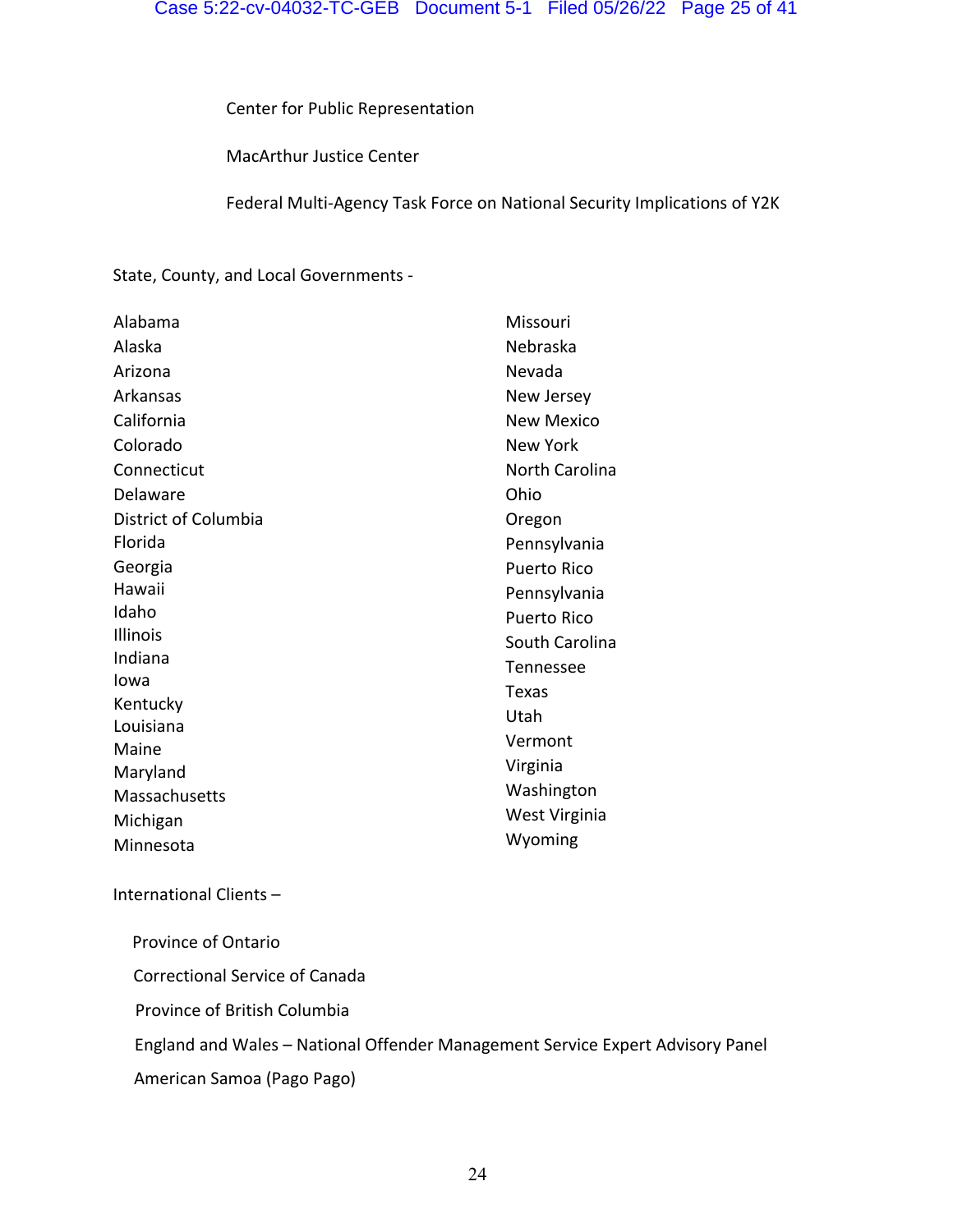Selected Corporate Clients –

Amazon

American Express

American Express

Amgen

Boise Cascade

Borden Foods

Chase Manhattan Bank

Corning, Inc.

DaimlerChryslet

General Dynamics

Honeywell

Johnson and Johnson

Kraft Foods

The Law Firm of Akin Gump

Sheppart Mullen Law Firm

Levi Strauss

Macy's

Motorola

NBA Players Association

National Basketball Association

National Semiconductor

Nationwide Insurance

Nordstrom

Oracle Corporation

Pillsbury

Ryman Hospitality (Grand 'Ol Opry")

Sony Corporation

State Farm Insurance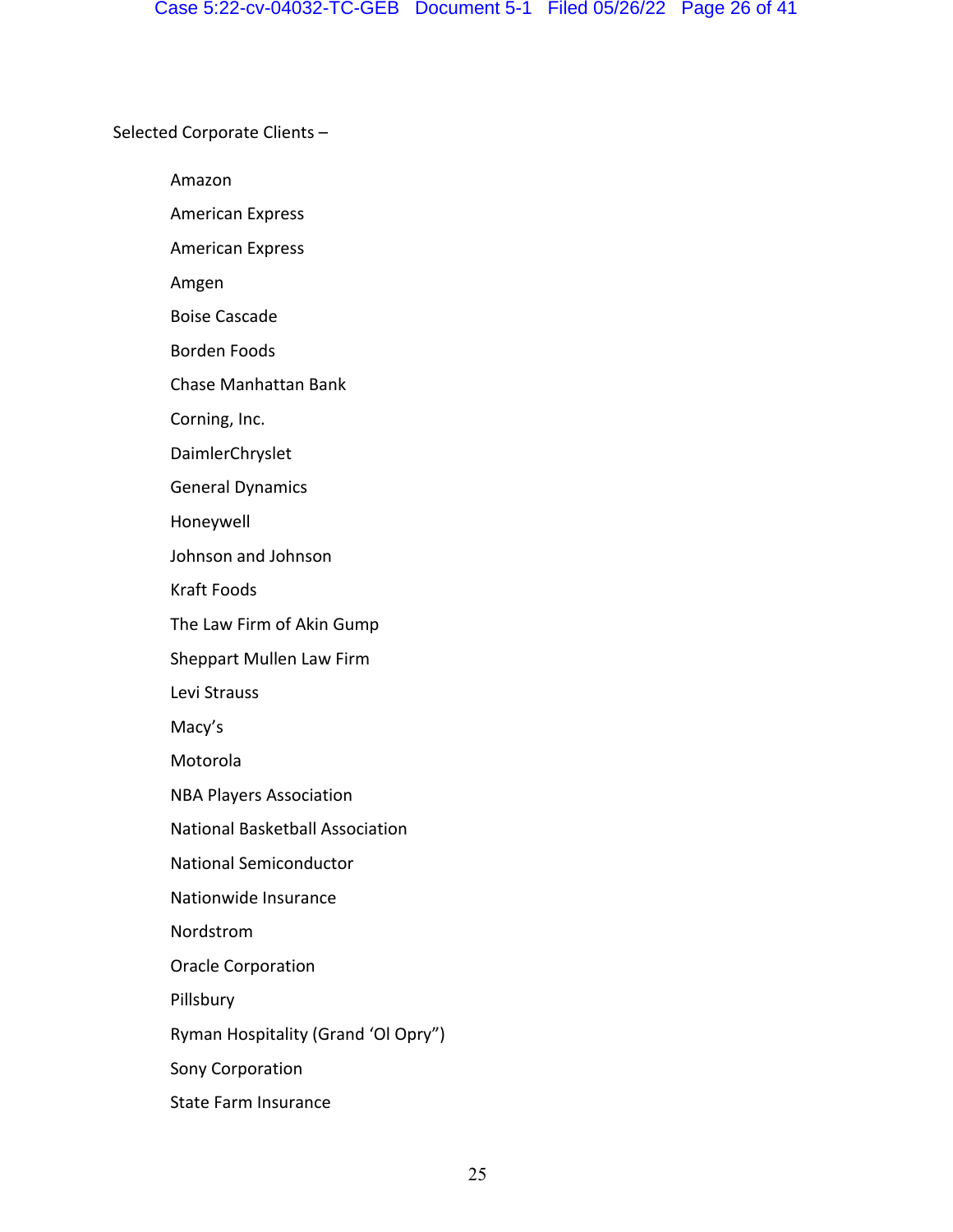Texas Instruments 3M Corporation United Auto Workers University of Arizona Visa Pima College Warner-Lambert Pharmaceuticals

Professional Organization Clients –

American Psychological Association – Task Force on Preventing Gun Violence

American Psychological Association – Commission on Ethics Processes

American Psychiatric Association - Committee on Correctional Psychiatry

American Correctional Association

American Bar Association ABA-APA Task Force on Mental Illness and the Death Penalty

Council of state Governments

National Basketball Association and NBA Players Association - Rookie Transition Program (teaching life skills to NBA rookies)

NBA Players Association – Top 100 High School Basketball Camp

National Collegiate Athletic Association (NCAA) – "First Team" Mentoring Program for elite High School Basketball Players

Federal Court Independent Expert and Monitor –

Independent Expert to monitor a Federal Court settlement agreement at the Bernalillo County (N.M.) Detention Center in Albuquerque. (Completed)

Federal Court Monitor (one of two) of a settlement agreement regarding the Institute of Forensic Psychiatry at the Colorado Mental Health Institute – Pueblo. (Completed)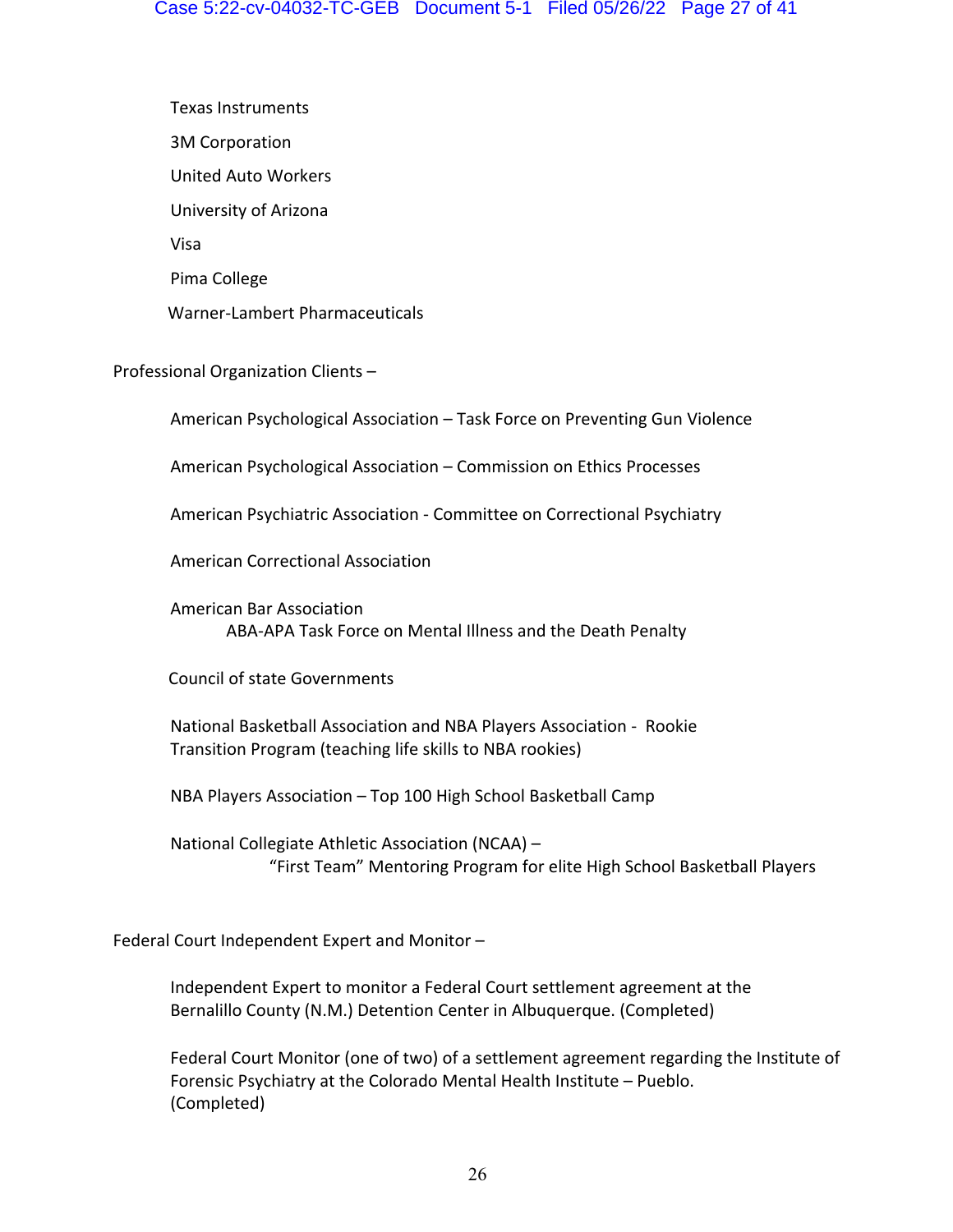Federal Court Monitor (one of two) of a settlement agreement regarding the Forensic Unit at the Western State Hospital in Tacoma, Washington. (Completed)

Federal Court Monitor (one of two) of a statewide settlement agreement between the Michigan Protection and Advocacy Program and the Michigan Department of Corrections. (Completed)

Independent Expert to monitor settlement agreement regarding the transfer of incompetent defendants to State Hospitals in Colorado

Independent Expert to monitor settlement agreement between Disability Rights Oregon and the Oregon Department of Corrections regarding the treatment of prisoners with serious mental ill

Architectural Consultations -

Dr. Dvoskin has served as design consultant for major renovations and new construction of a number of state, federal, and territorial psychiatric facilities during his long career. The following is a partial list of these projects:

New York - As part of his duties as Associate Commissioner of Mental Health for the state of New York, Dr. Dvoskin oversaw design of major renovations to MidHudson Psychiatric Center, a 300 bed forensic psychiatric hospital in Middletown, NY. Completion of this project resulted in significant reductions in violent incidents at this facility.

Georgia - As part of a federal class action, plaintiffs and defendants agreed to ask Dr. Dvoskin to assess suicide hazards at six of Georgia's large state prisons, resulting in costeffective, potentially life saving physical plant changes to rooms in which suicidal inmates were housed.

Louisiana - Again, at the request of plaintiffs and defendants, Dr. Dvoskin performed a comprehensive assessment of suicide hazards in the state's juvenile correctional facilities.

Puerto Rico - Dr. Dvoskin served as design consultant for a new correctional psychiatric center, which cost less than renovation of the existing building, which was the basis for a finding of unconstitutional conditions.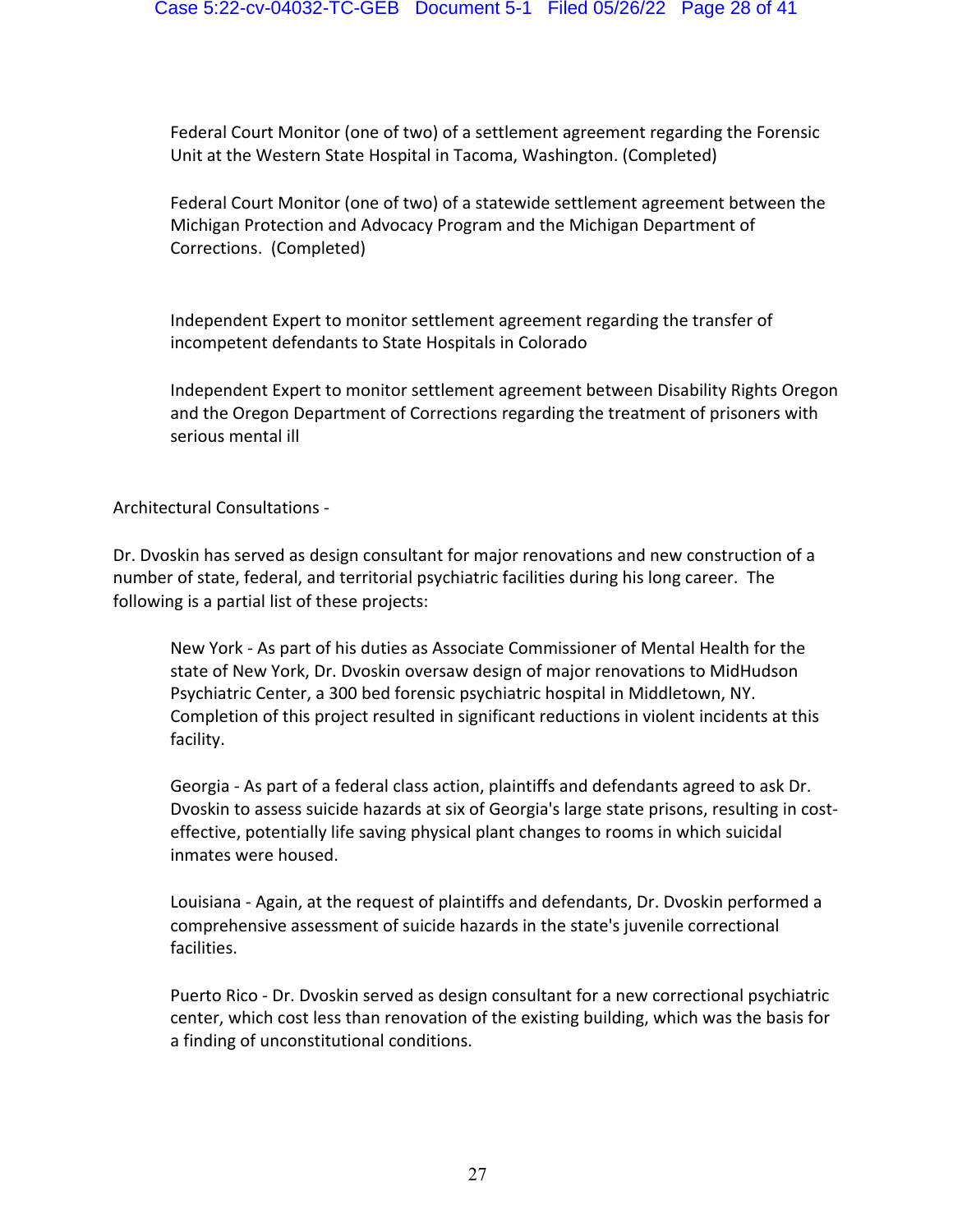Michigan - Dr. Dvoskin assisted the state of Michigan, which was involved in constitutional litigation regarding its prison mental health system, in creating a MH care system within the Department of Mental Health. He also served as design consultant for new beds added to a state forensic psychiatric facility.

Maryland, Florida, and Maine - Dr. Dvoskin served as consultant to Commissioners of Mental Health, including consultation on the physical plants of forensic and civil psychiatric hospitals.

Delaware - Dr. Dvoskin served as design consultant for the new forensic wing of the state's psychiatric hospital.

Colorado - Dr. Dvoskin served as design consultant for the state's new forensic psychiatric hospital; a design which combines a sense of privacy and dignity among patients without sacrificing the visibility needed in order for staff to maintain safety.

District of Columbia - Dr. Dvoskin served as consultant to two Federal Receivers, then to the Commissioner of Mental Health, in a variety of areas. These included an assessment of the number of beds needed, then to assist in a Capital Plan for the entire DC Mental Health System. Dr. Dvoskin served as design consultant for the creation of a brand new Saint Elizabeths Hospital, to replace the entire civil and forensic hospital campus. The design of this facility, which is now under construction, included an innovative consumer advisory panel, facilitated by Dr. Dvoskin, which had input into every phase of the project's design.

North Carolina – Consultant to architectural renovation of forensic unit at Broughton State Hospital.

North Carolina – Consultant to Disability Rights North Carolina to assess safety and security of new Central Regional Hospital.

Harris County, Texas – Consultant to the Harris County Sheriff's Office on the construction of a new jail in Houston, Texas.

Miami–Dade County, Florida – Consultant on the capital renovation and program development for a new community forensic facility for Miami and Dade County, Florida.

Oregon Department of Corrections – Consultant to creation of large correctional complex, including mental health unit, in Junction City, Oregon.

Idaho Department of Corrections – Consultant to creation of a 300-bed mental health unit.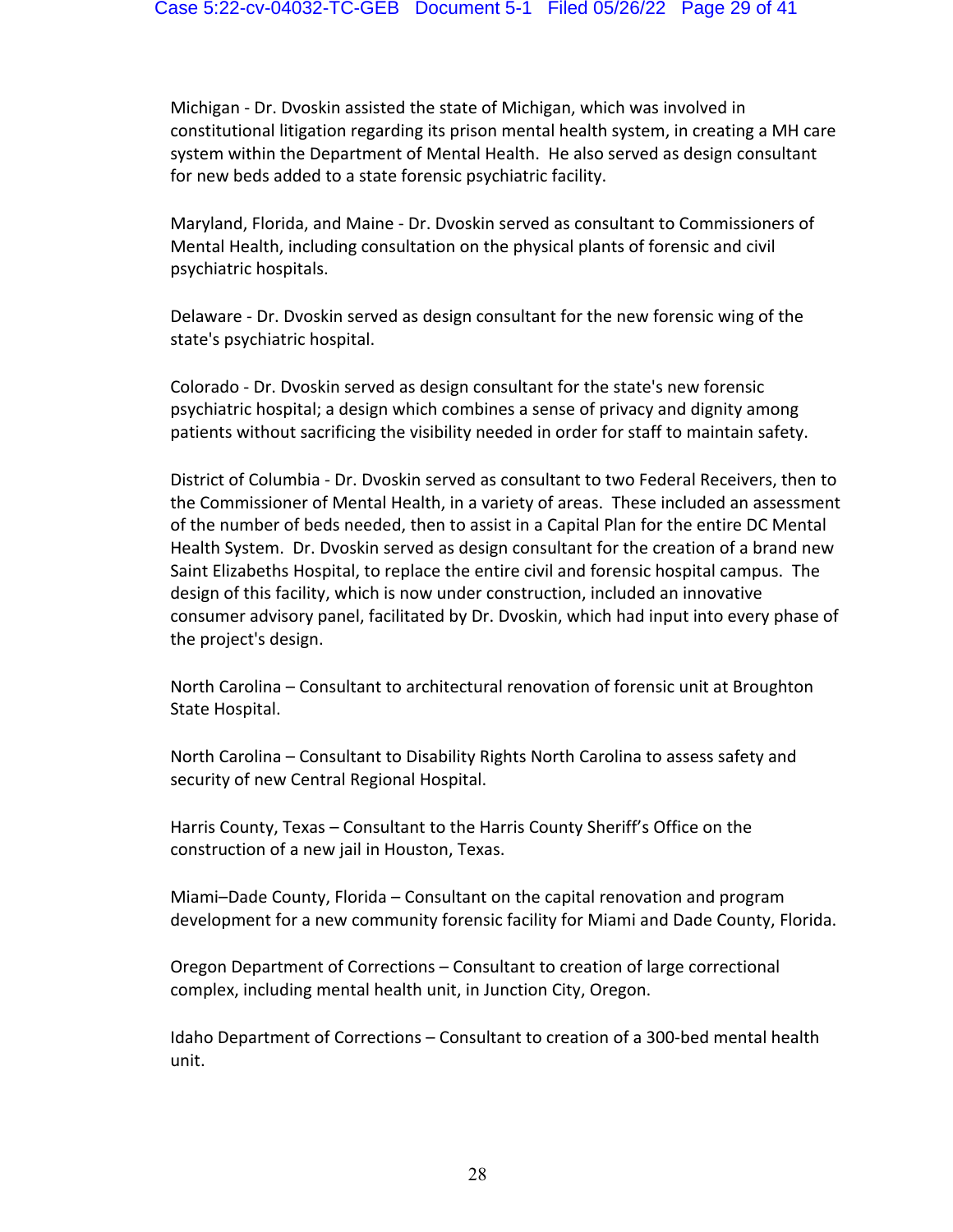Missouri Department of Mental Health – Architectural Design Consultant on 300bed Secure Forensic Hospital to replace existing buildings at the Fulton State Hospital. This project was selected to receive the Distinguished Award for Architecture from the St. Louis Chapter of the American Institute of Architects.

Oregon Department of Corrections – Architectural improvements to Secure Mental Health Treatment Unit at Oregon State Penitentiary

Hawaii Department of Health -- Architectural Design Consultant for new forensic building at the Hawaii State Hospital

American Samoa – Served as design consultant for a new forensic psychiatric unit in Pago Pago

## **BOARD MEMBERSHIPS**:

| <b>Board of Advisors</b>   | Georgetown Law School's Innovative Policing Program,<br>Project ABLE (Active Bystandership for Law Enforcement)                                                                                                                                                                                                       |
|----------------------------|-----------------------------------------------------------------------------------------------------------------------------------------------------------------------------------------------------------------------------------------------------------------------------------------------------------------------|
| <b>Board of Advisors</b>   | Justice Initiative of the Meharry Medical College and the Fox<br>Foundation                                                                                                                                                                                                                                           |
| <b>Board of Directors</b>  | Legislative Drafting Institute for Child Protection                                                                                                                                                                                                                                                                   |
| <b>Editorial Boards</b>    | Journal of the American Academy of Psychiatry and Law (former)<br>Journal of Mental Health Administration<br>Behavioral Sciences and the Law<br>Journal of Aggression, Maltreatment, and Trauma (former)<br><b>Psychological Services (former)</b><br>Journal of Threat Assessment (former)<br>Law and Human Behavior |
| Research Advisory<br>Board | United States Secret Service (former)                                                                                                                                                                                                                                                                                 |
| <b>Advisory Board</b>      | National Center for State Courts, Institute on Mental Disability and<br>the Law (former)                                                                                                                                                                                                                              |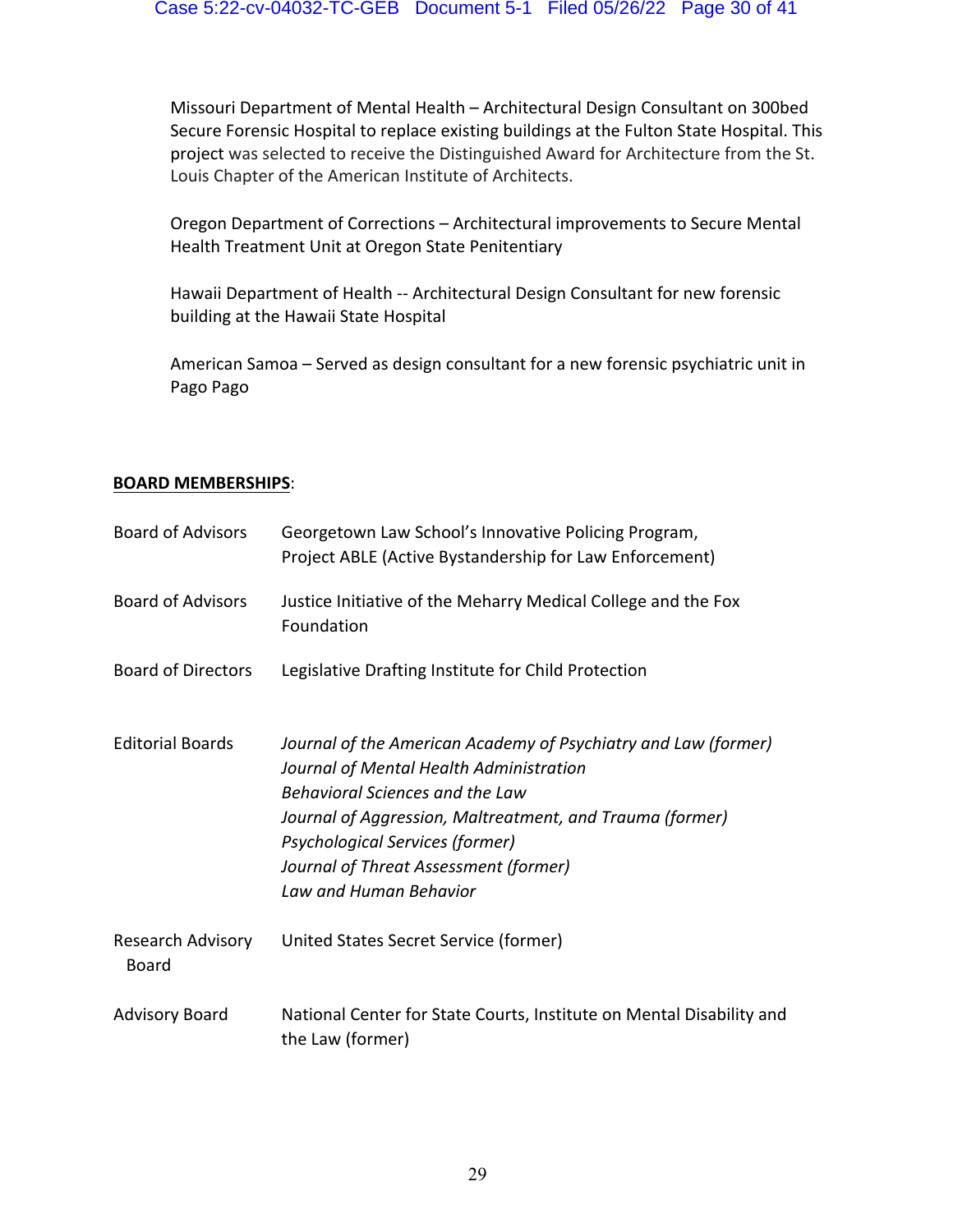| Member | White House Panel on the Future of the African-American Male<br>$-1995$                             |
|--------|-----------------------------------------------------------------------------------------------------|
| Member | American Bar Association Task Force on Capital Punishment and<br>Mental Disability - Completed 2005 |
| Member | American Psychological Association Task Force on Reducing Gun<br>Violence $-2013$                   |
| Member | American Psychological Association Blue Ribbon Commission on<br>Ethics Processes -- 2016            |

## **UNITED STATES SUPREME COURT** *AMICUS* **BRIEFS**

Consultation and assistance in preparation of *Amicus Curiae* briefs submitted to the United States Supreme Court:

*Clark v. Arizona,* 548 U.S. 735 (20060 *Graham v. Florida,* 560 U.S. 48 48 (2010) *Miller v. Alabama*, 576 U.S. 460 (2012) *Moore v. Texas*, 137 S. Ct. 1039 (2017) *Panetti v. Quarterman*, 551 U.S. 930 (2007) *Roper v. Simmons*, 543 U.S. 551 (2005)

## **PUBLICATIONS**:

Heilbrun, K., Kavanaugh, A., Grisso, T., Anumba, N., Dvoskin, J., & Golding, S. (2021). The importance of racial identity in forensic mental health assessment. *The Journal of the American Academy of Psychiatry and the Law.*

Dvoskin J, Knoll J, Silva M. (2021)

A Brief History of the Criminalization of Mental Illness (Review Article). In: Warburton K, Stahl S, editors. Decriminalizing Mental Illness. Cambridge: Cambridge University Press; 2021. p. 14-29. In Warburton K, Stahl S, editors. *Decriminalizing Mental Illness.* Cambridge: Cambridge University Press

DeMatteo D, Hart SD, Heilbrun K, Boccaccini MK, Cunningham MD, Douglas KS, Dvoskin JA, Edens JF, Guy LS, Murrie DC, Otto RK, Packer IK, & Reidy TJ. (2020) Death is Different: Reply to Olver et al. *Psychology, Public Policy, and Law*.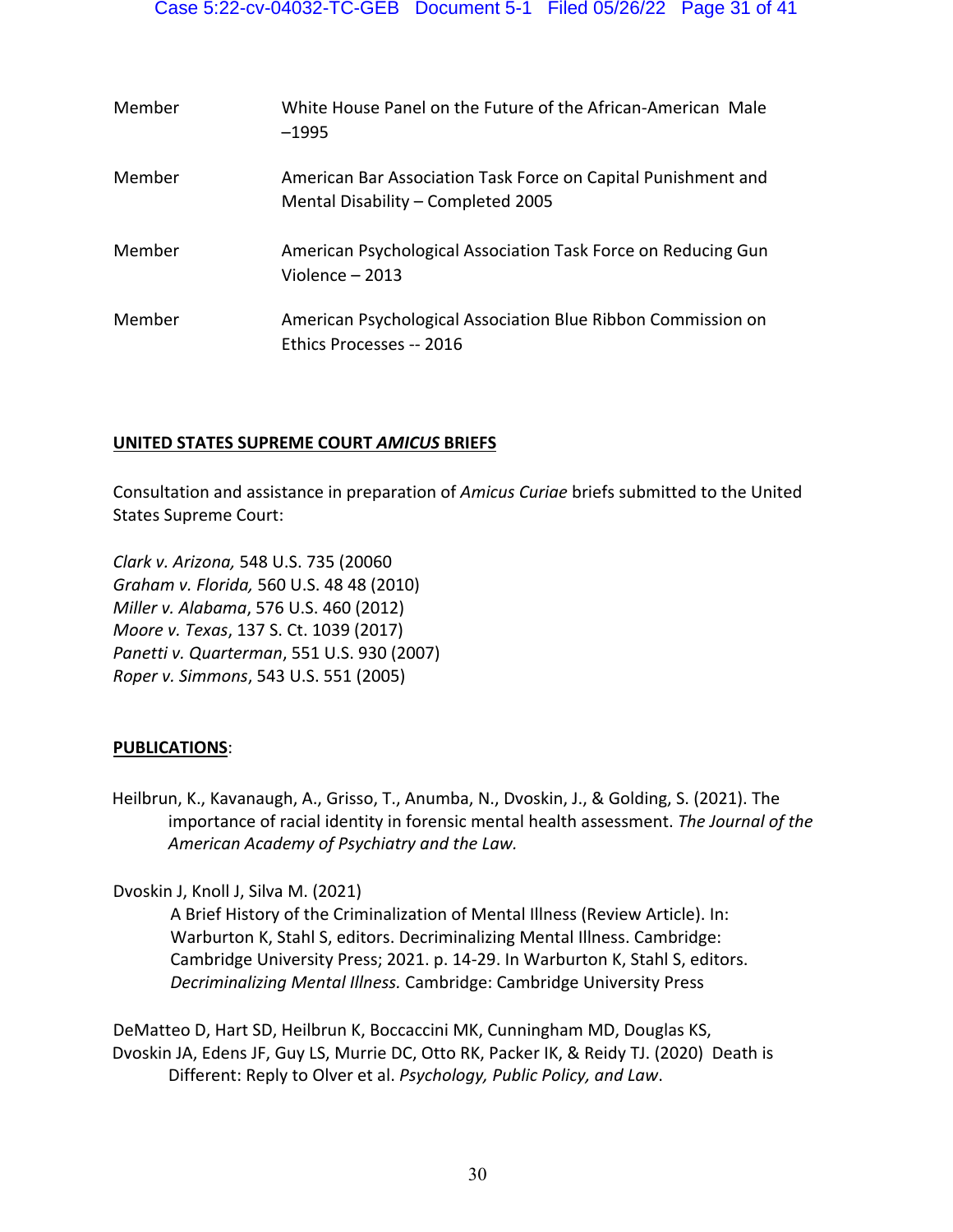Dvoskin JA, Knoll JL, and Silva M. (2020).

A Brief History of the Criminalization of Mental Illness." In Stahl S & Warburton K. (Eds.) *Decriminalizing Mental Illness*. Cambridge: Cambridge University Press.

Dvoskin JA, Knoll JL & Silva M. (2020)

"A Brief History of the Criminalization of Mental Illness." *CNS Spectrum* 1-13.

DeMatteo D, Hart SD, Heilbrun K, Boccaccini MK, Cunningham MD, Douglas KS,

Dvoskin JA, Edens JF, Guy LS, Murrie DC, Otto RK, Packer IK, & Reidy TJ. (2020) Statement of Concerned Experts on the Use of the Hare Psychopathy Checklist – Revised in Capital Sentencing to Assess Risk for Institutional Violence. *Psychology, Public Policy, and Law*.

Canning RD and Dvoskin JA (2018)

Preventing Suicide in Detention and Correctional Facilities. In: Woolredge J and Smith P (Eds.) *The Oxford Handbook of Prisons and Imprisonment*, Oxford University Press: New York, NY

## Gilfoyle N & Dvoskin JA (2017)

APA's Amicus Curiae Program: Bringing psychological research to judicial decisions. *American Psychologist*.

## Brodsky, SL, Dvoskin JA, & Neal TMS (2017)

Temptations for the Expert Witness. *Journal of the American Academy of Psychiatry and the Law*. Vol 45(4): 460-463

Dvoskin JA, Brown MC, Metzner JL, Nelson EM,& Pitt SE (2017)

The Structure of Correctional Mental Health Services. In: Rosner R and Scott CL (Eds.) Principles and Practice of Forensic Psychiatry, Taylor and Francis: Boca Raton, FL.

Morgan RD, Van Horn SA, and Dvoskin JA (2017)

Correctional Settings and Prisoners' Rights. In: Gold L and Frierson R (Eds.) *Textbook of Forensic Psychiatry*, American Psychiatric Publishing: Washington DC.

Mucha Z, with Dvoskin J and MacYoung M (2016) *Emotional Abuse: A manual for self-defense*. Chicago: Zak Mucha

## Maloney MP, Metzner JL & Dvoskin JA. (2015)

Screening and Assessments, Chapter 3.1. In: Trestman RL, Appelbaum KL, Metzner JL (Eds.), *The Oxford Textbook of Correctional Psychiatry*, New York: Oxford University Press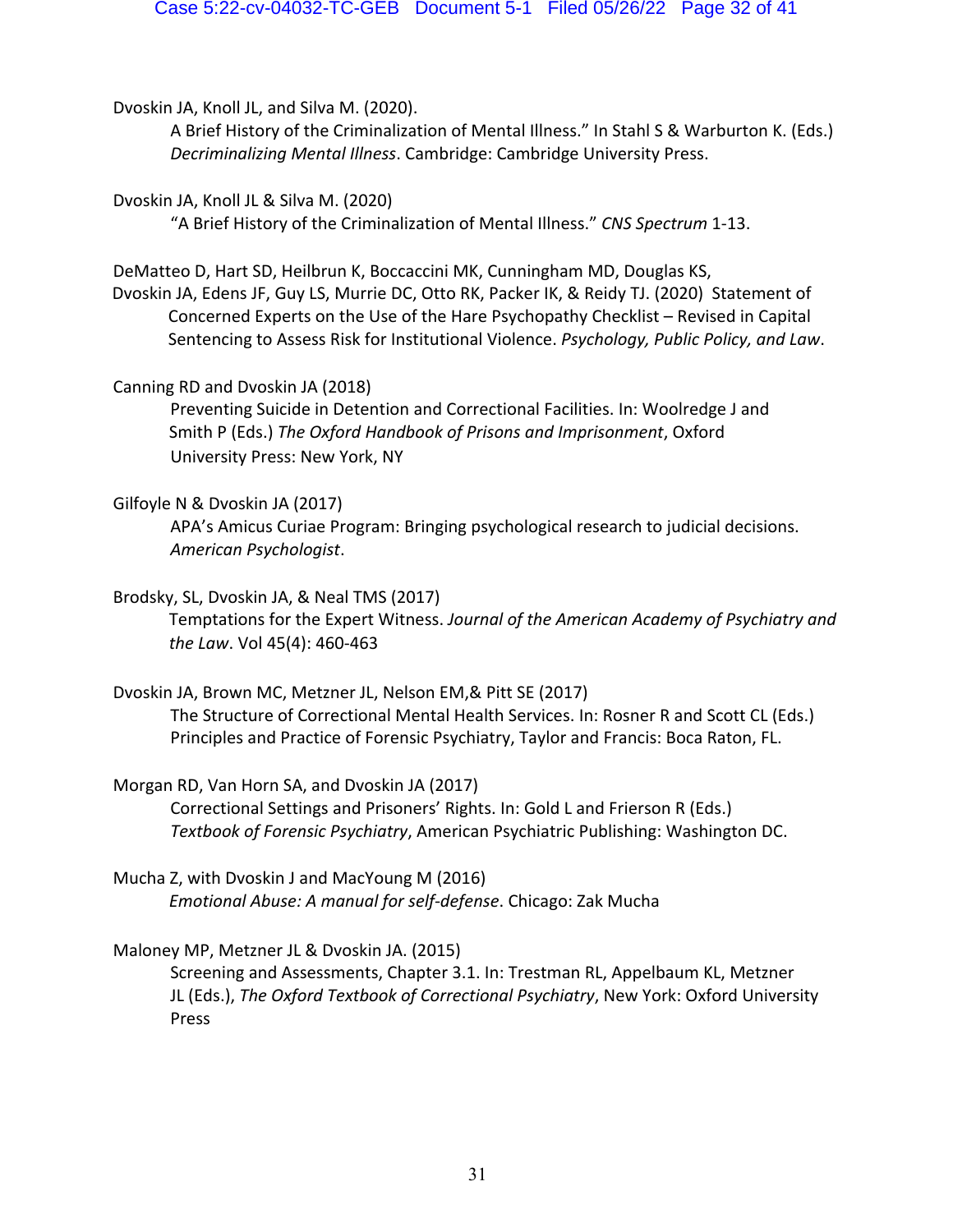## Dvoskin, JA. (2014)

Report on threat assessment in the workplace. Heilbrun, K. In K. Heilbrun, D. DeMatteo, S. Brooks Holliday, and C. LaDuke (Eds.), *Forensic mental health assessment: A casebook (2nd edition)*. New York: Oxford Univ. Press

## Dvoskin JA. (2014)

"When specialized measures cannot be used." In K. Heilbrun, D. DeMatteo, S. Brooks Holliday, and C. LaDuke (Eds.), *Forensic mental health assessment: A casebook (2nd edition)*. New York: Oxford University Press

- O'Keefe, ML, Klebe, KJ, Metzner J, Dvoskin, JA, Fellner, J, & Stucker A. (2013) A Longitudinal Study of Administrative Segregation. *Journal of the American Academy of Psychiatry and the Law.* Volume 41:49–60, 2013
- Desmarais SL, Sellers BG, Viljoen JL, Cruise KR, Nicholls TL, & Dvoskin JA (2012) Pilot Implementation and Preliminary Evaluation of START:AV Assessments in Secure Juvenile Correctional Facilities. *International Journal of Forensic Mental Health*. Volume 11: Issue 3. Pages 150-164.
- Dvoskin, JA, Skeem, JL, Novaco RW, and Douglas KS. (Editors) (2011) *Using Social Science To Reduce Violent Offending*. New York: Oxford University Press. (Winner of the 2012 Book Award of the American Psychology-Law Society)
- Kane, AW & Dvoskin, JA. (2011). *Evaluation for Personal Injury Claims*. New York: Oxford University Press
- Dvoskin, JA & Morgan RD (2010) Correctional Psychology. In Weiner, I. & Craighead W.E. (Eds.) *Corsini Encyclopedia of Psychology* (Vol. 1: pp 417-420). Wiley: New York
- Ruiz A, Dvoskin JA, Scott CL, Metzner JL. (2010) *Manual of Forms and Guidelines for Correctional Mental Health*. American Psychiatric Publishing: Washington, DC

Heilbrun, K., Dvoskin, J and Heilbrun, A. (2009).

"Toward Preventing Future Tragedies: Mass Killings on College Campuses, Public Health, and Threat/Risk Assessment." *Psychological Injury and Law*. Vol 2(2), Oct 2008, 93-99

## Dvoskin, JA and Guy, LS (2008)

"On Being an Expert Witness: It's not about you." *Psychiatry, Psychology and Law*. Vol 15(2), Oct 2008, 202-212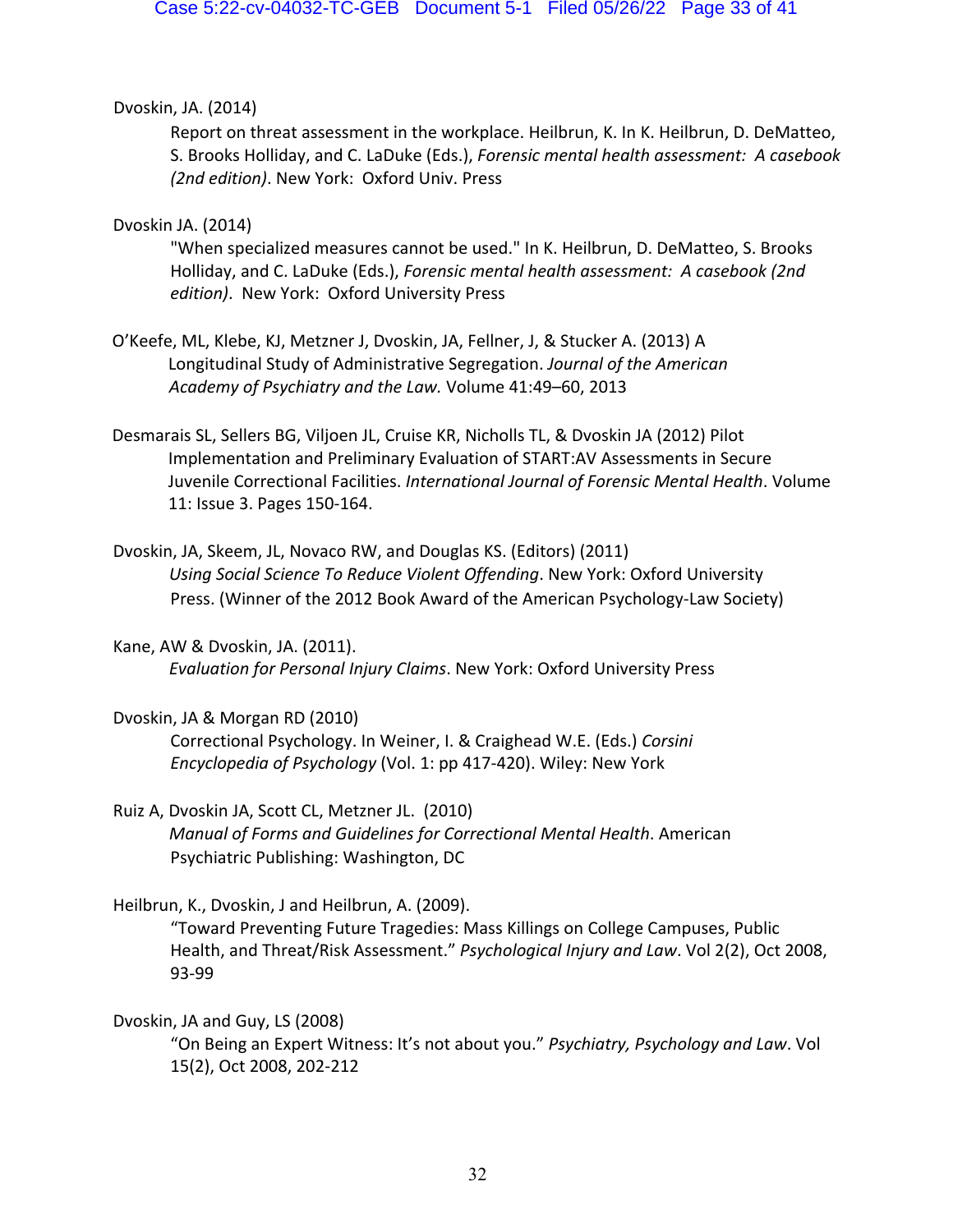#### Dvoskin, JA (2008)

Commentary on Elger's "Medical Ethics in Correctional Healthcare." *Journal of Clinical Ethics*. Vol. 19, No. 3, 256-259

#### Dvoskin. JA. (2008)

Book Review: School Violence and Primary Prevention, by Thomas Miller (Ed.). *Journal of the American Medical Association*

#### Dvoskin JA, Bopp J, and Dvoskin JL (2008)

Institutionalization and Deinstitutionalization. In Cutler, B (ed.) *Encyclopedia of Psychology and Law*. Sage Publications: Thousand Oaks, CA

Dvoskin, JA; Spiers EM, and Brodsky, S (2007)

Correctional Psychology: Law, ethics, and Practice. In Goldstein, Alan M. (Ed). *Forensic psychology: Emerging topics and expanding roles*. (pp. 605-632). Hoboken, NJ, US: John Wiley & Sons Inc.

#### McDermott, B.E., Dvoskin, J. and Quanbeck, C. (2007)

Psychopathy: Towards a more reasoned understanding of the relationship to aggressive behavior. In Browne RC (Ed.) *Forensic Psychiatry Research Trends.* New York: Nova Science Publishers

#### Spiers EM, Pitt SE & Dvoskin JD (2006)

Psychiatric Intake Screening. In Puisis M. (Ed.) *Clinical Practice in Correctional Medicine*. Philadelphia: Elsevier.

## Dvoskin JA & Metzner JL (2006).

Commentary: The Physicians Torture Report. *Correctional Mental Health Report*. Kingston, NJ. Volume 8, No. 1.

#### Schlank A & Dvoskin JA (2006).

Similar Statutes, Different Treatment Needs -- A Comparison of SVP and Mentally Ill Populations. In Schlank, A. (Ed.) *The Sexual Predator, Volume 3***:** New York, NY: Civic Research Institute.

#### American Bar Association (2006)

Recommendations and Report on the Death Penalty and Persons with Mental Disabilities. *Mental and Physical Disability Law Reporter*, 30:5, page 668

## Metzner JL & Dvoskin JA. (2006)

Controversies Concerning Supermax Confinement and Mental Illness. *Psychiatric Clinics of North America*. Philadelphia: Elsevier. Volume 29, No. 3.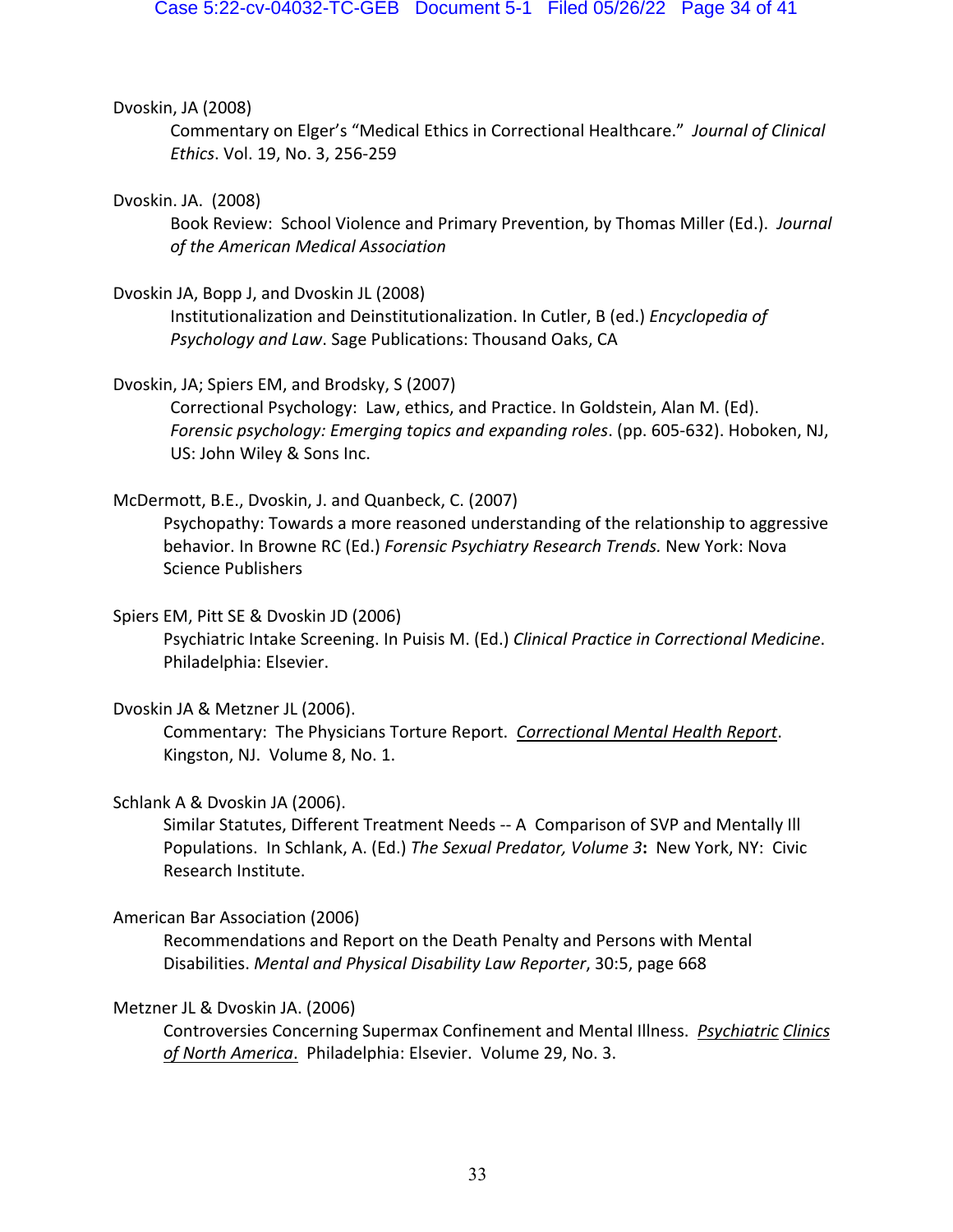Dvoskin JA (2005)

Two Sides to Every Story: The Need for Objectivity and Evidence. *Journal of the American Academy of Psychiatry and the Law*. Vol. 33, No. 4, 482-483.

Dvoskin JA, Spiers EM, & Brodsky SL. (2007)

Correctional Psychology: Law, Ethics, and Practice. In Goldstein AM (Ed.), Forensic *Psychology: Emerging Topics and Expanding Roles*. Hoboken, NJ. John Wiley & Sons.

Peters RH, Matthews CO & Dvoskin, JA (2005)

Treatment in prisons and jails. In Lowinson JH, Ruiz P, Millman RB, & Langrod JG (eds.) *Substance Abuse: A Comprehensive Textbook – Third Edition*. Baltimore, MD: Williams & Wilkins Publishers. Pages 707-722.

- Metzner JL and Dvoskin JA (2004) Psychiatry in Correctional Settings, in *Textbook of Forensic Psychiatry*. Robert R. Simon MD and Lisa H. Gold, MD (editors). Washington, DC: American Psychiatric Publishing, Inc.
- Dvoskin JA and Spiers EM (2004) On the Role of correctional Officers in Prison Mental Health Care. *Psychiatric Quarterly*.
- Dvoskin JA and Spiers EM (2003) Commentary: In Search of Common Ground, *Journal of the American Academy of Psychiatry and the Law*. Vol. 31, No. 2. 184-188.
- Glancy GD, Spiers EM, Pitt SE & Dvoskin JA. (2003) Commentary: Models and Correlates of Firesetting Behavior. *Journal of the American Academy of Psychiatry and the Law*. 31(1):053-057.

Dvoskin, Joel A. (2003)

Catch 'em doing something right. *NFHS Coaches' Quarterly*. National Federation of State High School Associations. Indianapolis, IN.

Spiers, EM, Dvoskin, JA, and Pitt, SE (2003)

Mental health professionals as institutional consultants and problem-solvers. In Fagan, T, and Ax, R (Eds) *Correctional Mental Health Handbook*. Thousand Oaks, CA: Sage Publications.

Dvoskin, JA, Spiers, EM, Metzner, JL, and Pitt, SE (In press)

The structure of correctional mental health services. In Rosner, R. (ed.), *Principles and Practice of Forensic Psychiatry, Second Edition*. London: Arnold Publishing.

Dvoskin, J.A. (2002)

Knowledge is Not Power – Knowledge is Obligation. *Journal of the American Academy of Psychiatry and the Law*. Vol. 30, No. 4.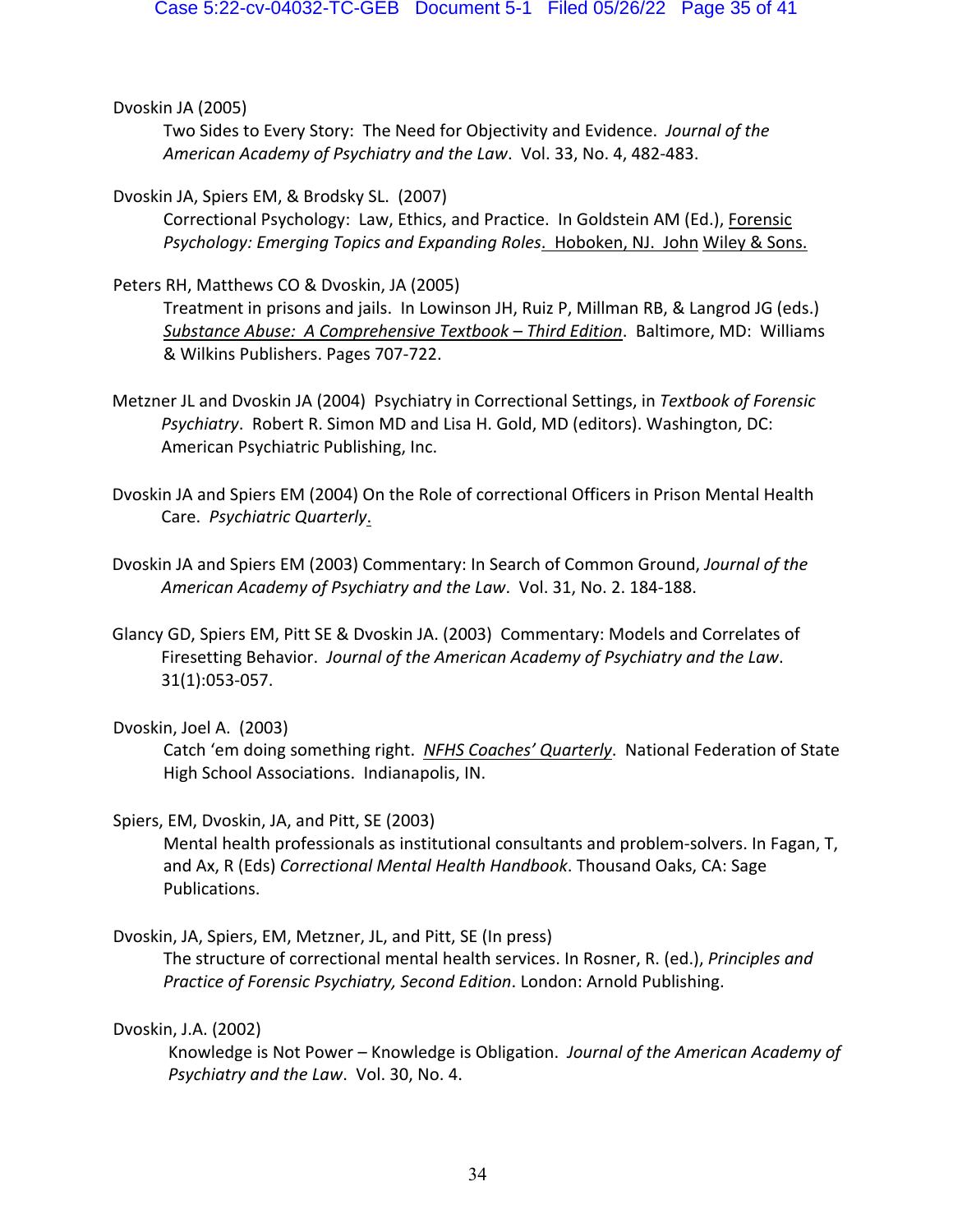- Dvoskin JA, Radomski SJ, Bennett C, Olin JA, Hawkins RL, Dotson LA, Drewnicky IN. (2002) Architectural design of a secure forensic state psychiatric hospital. *Behavioral Sciences and the Law, Vol. 20, No. 5.* Pages 481-493.
- Dvoskin, J.A. and Petrila, J. (2002).

Commentary: Behavioral Health Professionals in Class Action Litigation -- Some Thoughts on the Lawyer's Perspective. *Journal of the American Academy of Psychiatry and the Law*. 30:1

Dvoskin, JA, and Heilbrun, K. (2001)

Risk assessment and release decision-making: Toward resolving the great debate. *Journal of the American Academy of Psychiatry and the Law* Vol. 29:6-10

Hafemeister, TL, Hall SR, and Dvoskin, JA (2000)

Administrative concerns associated with the care of adult offenders with mental illness within correctional settings. In Ashford JB, Sales BD, and Reid W (Eds.) *Treating Adult and Juvenile Offenders with Special Needs*. Washington, D.C.: American Psychological Association.

Dvoskin, JA. (2000) The mentally disordered inmate and the law (book review). *Psychiatric Services*. 51:397.

Pitt SE, Spiers EM, Dietz PE, & Dvoskin JA (1999) Preserving the Integrity of the Interview: The value of videotape. *Journal of Forensic Sciences*. Vol. 44, No. 6, Pp. 1287-1291

Dvoskin, Joel A. and Patterson, Raymond F. (1998) Administration of Treatment Programs for Offenders with Mental Illness. In Wettstein, Robert M. (Editor), *Treatment of the Mentally Disordered Offender*. New York: Guilford Press. pp. 1-43.

- Coggins MH, Pynchon MR, Dvoskin JA (1993) Integrating research and practice in federal law enforcement: Secret Service applications of behavioral science expertise to protect the President. *Behavioral Sciences & the Law*, Volume 16, Issue 1, pp. 51 - 70
- Dvoskin, Davidman, Ferster, Miller, Montenegro, and Moody (1997) Should Psychologists Unionize? A Colloquy with Labor and Management Experts. *Professional Psychology: Research and Practice*. Vol. 28, No. 5.

## Dvoskin, Joel A. (1997)

Sticks and Stones: The Abuse of Psychiatric Diagnosis in Prisons. *The Journal of the California Alliance for the Mentally Ill*, Vol. 8, No. 1.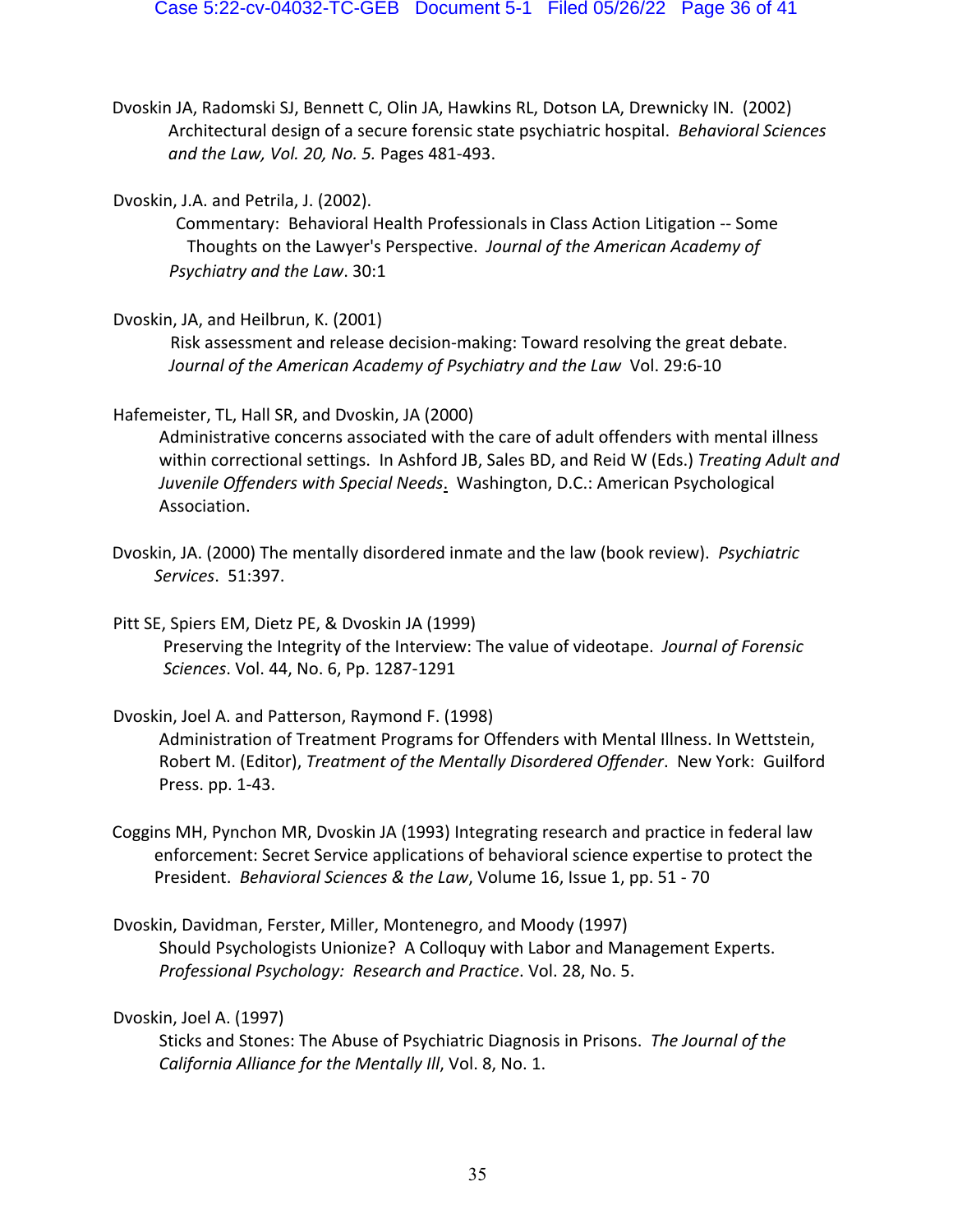Dvoskin, Joel A., Massaro, Jackie, Nerney, Michael, and Harp, Howie T. (1995) *Safety Training for Mental Health Workers in the Community*. Albany: New York State Office of Mental Health and The Information Exchange.

Dvoskin, Joel A., Petrila, John and Stark-Riemer, Steven (1995) *Powell v. Coughlin* and the Application of the Professional Judgment Rule to Prison Mental Health. *Mental and Physical Disability Law Reporter*. Vol. 19, No. 1

- Dvoskin, Joel A., McCormick, C. Terence and Cox, Judith (1994) Services for Parolees with Serious Mental Illness. *Topics in Community Correcti*ons. 1994: 14-20
- Dvoskin, Joel A. and Horn, Martin F. (1994) Parole Mental Health Evaluations. *Community Corrections Report*. July/August 1994

Dvoskin, Joel A. and Steadman, Henry J. (1994) Using Intensive Case Management to Reduce Violence by Mentally Ill Persons in the Community. *Hospital and Community Psychiatry*. Vol. 45, No. 7. Pp. 679-684.

Condelli, Ward S., Dvoskin, Joel A., and Holanchock, Howard (1994) Intermediate Care Programs for Inmates with Psychiatric Disorders. *Bulletin of the American Academy of Psychiatry and the Law*. Volume 22, Number 1.

## Dvoskin, Joel A. (1994)

The Structure of Prison Mental Health Services. In Rosner, Richard (Editor), *Principals and Practice of Forensic Psychiatry*. New York: Chapman and Hall.

Cohen, Fred and Dvoskin, Joel A. (1993)

Therapeutic Jurisprudence and Corrections: A glimpse. *New York Law School Journal of Human Rights*. Vol.X.

- Dvoskin, Joel A., Smith, Hal, and Broaddus, Raymond (1993) Creating a Mental Health Care Model. *Corrections Today*. Vol. 55, No. 7.
- Dvoskin, Joel A., Steadman, Henry J. and Cocozza, Joseph J. (1993) Introduction. In Steadman, Henry J. and Cocozza, Joseph J. (Editors), *Mental Illness in America's Prisons*. Seattle: National Coalition for the Mentally Ill in the Criminal Justice System.
- Clear, Todd R., Byrne, James M. and Dvoskin, Joel A. (1993) The Transition from being an inmate. In Steadman, Henry J. and Cocozza, Joseph J. (Editors), *Mental Illness in America's Prisons*. Seattle: National Coalition for the Mentally Ill in the Criminal Justice System.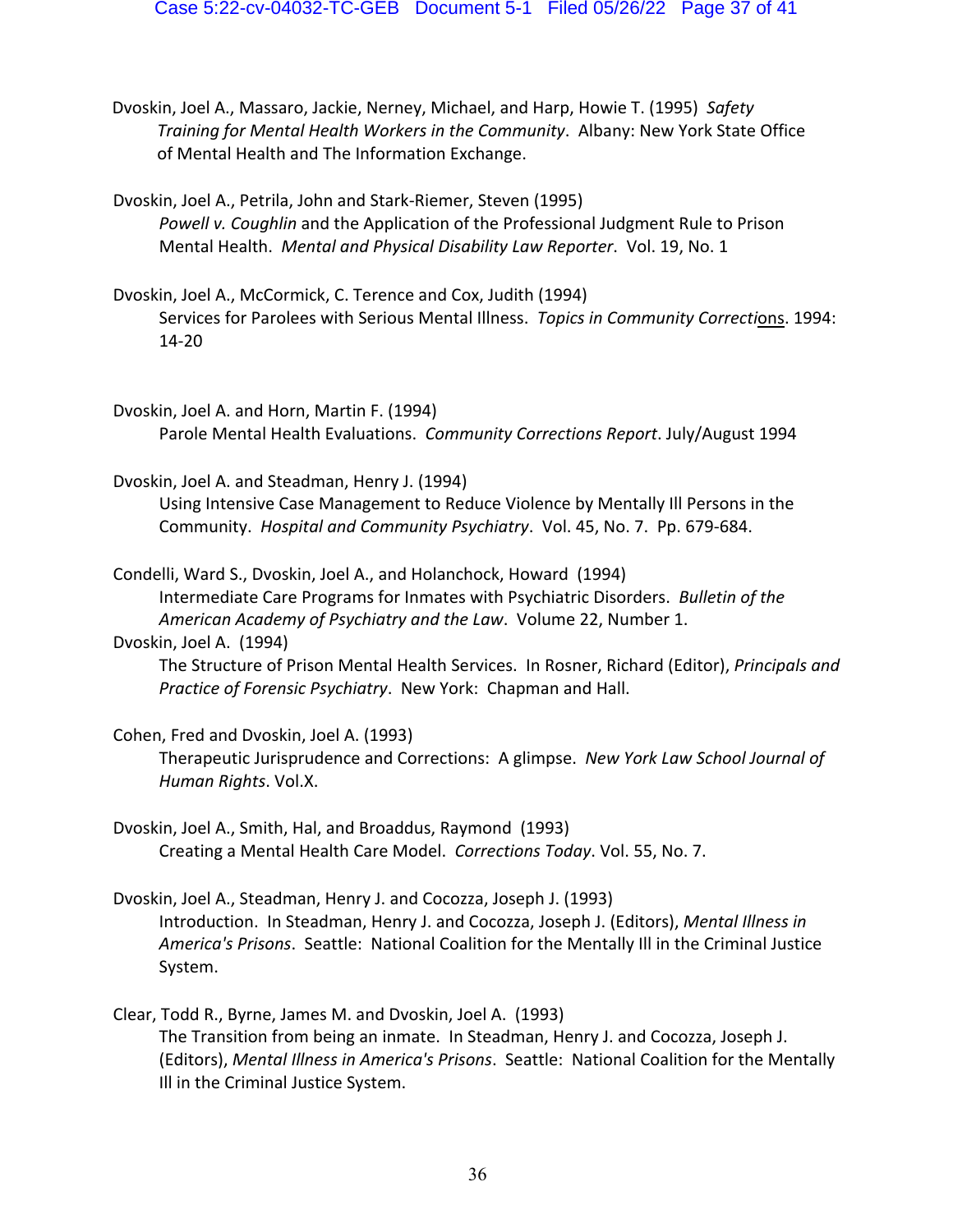- Cohen, Fred and Dvoskin, Joel A. (1992) Inmates with Mental Disorders: A Guide to Law and Practice (Part 2). *Mental & Physical Disability Law Reporter*, Volume 16, No. 4.
- Cohen, Fred and Dvoskin, Joel A. (1992) Inmates with Mental Disorders: A Guide to Law and Practice (Part 1). *Mental & Physical Disability Law Reporter*, Volume 16, No. 3.
- Heilbrun, K.S., Radelet, M.L. and Dvoskin, J.A. (1992) Debating Treatment of Those Incompetent for Execution. *American Journal of Psychiatry*, Volume 149, No. 5.
- Way, Bruce B., Dvoskin, Joel A., Steadman, Henry J. (1991) Forensic Psychiatric Inpatients Served in the United States: Regional and System Differences. *Bulletin of the American Academy of Psychiatry and the Law*, Volume 19, No. 4.
- Steadman, H.J., Holohean, E.J., Jr., Dvoskin, J.A. (1991) Estimating Mental Health Needs and Service Utilization among Prison Inmates. *Bulletin of the American Academy of Psychiatry and the Law*, Volume 19, No. 3.
- McGreevy, M.A., Steadman, H.J., Dvoskin, J.A. & Dollard, N. (1991) Managing Insanity Acquittees in the Community: New York State's Alternative to a Psychiatric Security Review Board. *Hospital and Community Psychiatry*. Volume 42, No. 5

## Dvoskin, Joel A. (1991)

Allocating Treatment Resources for Sex Offenders. *Hospital and Community Psychiatry*. Vol. 41, No. 3.

## Dvoskin, Joel A. (1990)

What Are the Odds on Predicting Violent Behavior? *The Journal of the California Alliance for the Mentally Ill*, Volume 2, No. 1.

## Perlin, M.L. and Dvoskin, J.A. (1990)

AIDS Related Dementia and Competency to Stand Trial: A Potential Abuse of the Forensic Mental Health System. *Bulletin of the American Academy of Psychiatry and the Law*, Volume 18, No. 4.

## Dvoskin, J.A. (1990)

Jail-Based Mental Health Services. In Steadman, H.J. (Editor), *Effectively Addressing the Mental Health Needs of Jail Detainees*, National Institute of Corrections: Boulder, Colorado.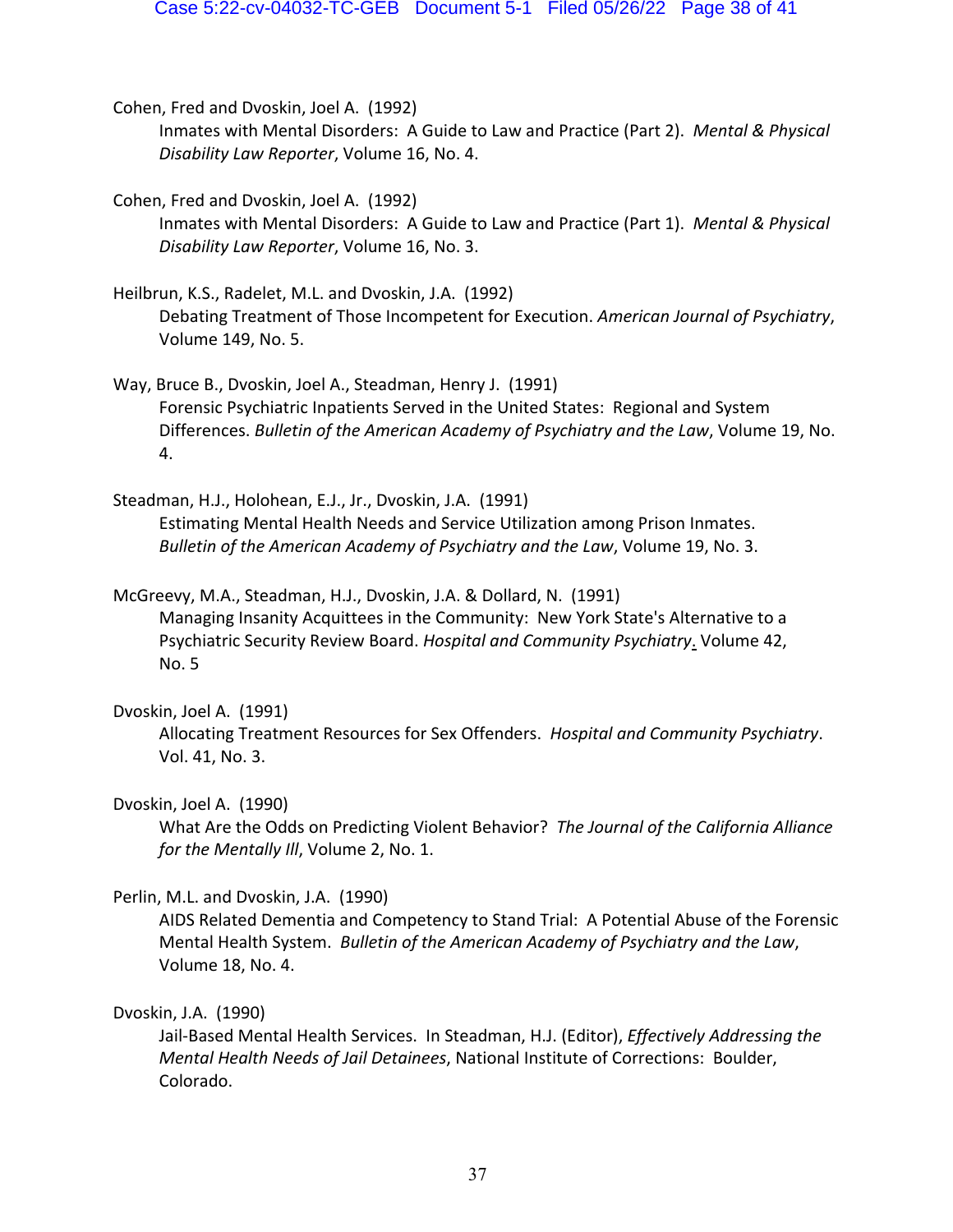Way, B.B., Dvoskin, J.A., Steadman, H.J., Huguley, H.C. & Banks, S. (1990) Staffing of Forensic Inpatient Services in the United States. *Hospital & Community Psychiatry*, Volume 41:2.

Dvoskin, Joel A. and Steadman, Henry (1989)

Chronically Mentally Ill Inmates: The Wrong Concept for the Right Services. *International Journal of Law and Psychiatry*, Volume 12, Nos. 2/3.

Dvoskin, Joel A. (1989)

Multiple Murder as Social Protest? *Contemporary Psychology*, Volume 34, No. 5.

Dvoskin, Joel A. (1989)

The Palm Beach County, Florida Forensic Mental Health Services Program: A Comprehensive Community-Based System. In Steadman, H.J., McCarty, D.W., and Morrissey, J.P. *The Mentally Ill in Local Jails: Planning for Essential Services*. New York: Plenum.

#### Dvoskin, Joel A. (Editor) (1988)

Special Issue: Forensic Administration. *International Journal of Law and Psychiatry*. Vol. 11, No. 4.

Dvoskin, Joel A. (1988)

Confessions of a Reformed Forensic Illiterate. *Contemporary Psychiatry*, Vol. 7, No. 2.

## Roth, L.H., Aldock, J.D., Briggs, K.K., Dvoskin, J.A., Parry, J.W., Phillips, R.M, Silver, S.B., and Weiner, B.A. (1988)

Final Report of the National Institute of Mental Health *Ad Hoc* Forensic Advisory Panel. *Mental and Physical Disability Law Reporter*, Volume 12, No. 1.

Steadman, H.J., Fabisiak, S., Dvoskin, J.A., and Holohean, E.J., Jr. (1987) Mental Disability Among State Prison Inmates: A statewide survey. *Hospital and Community Psychiatry*, Volume 38, No. 10.

## Dvoskin, J.A. and Powitsky, R. (1984)

*A Paradigm for the Delivery of Mental Health Services in Prison*. Boulder, CO: National Academy of Corrections.

## Koson, Dennis F. and Dvoskin, Joel A. (1982)

Arson-A diagnostic study. *Bulletin of the American Academy of Psychiatry and the Law*, Vol. X, No. 1.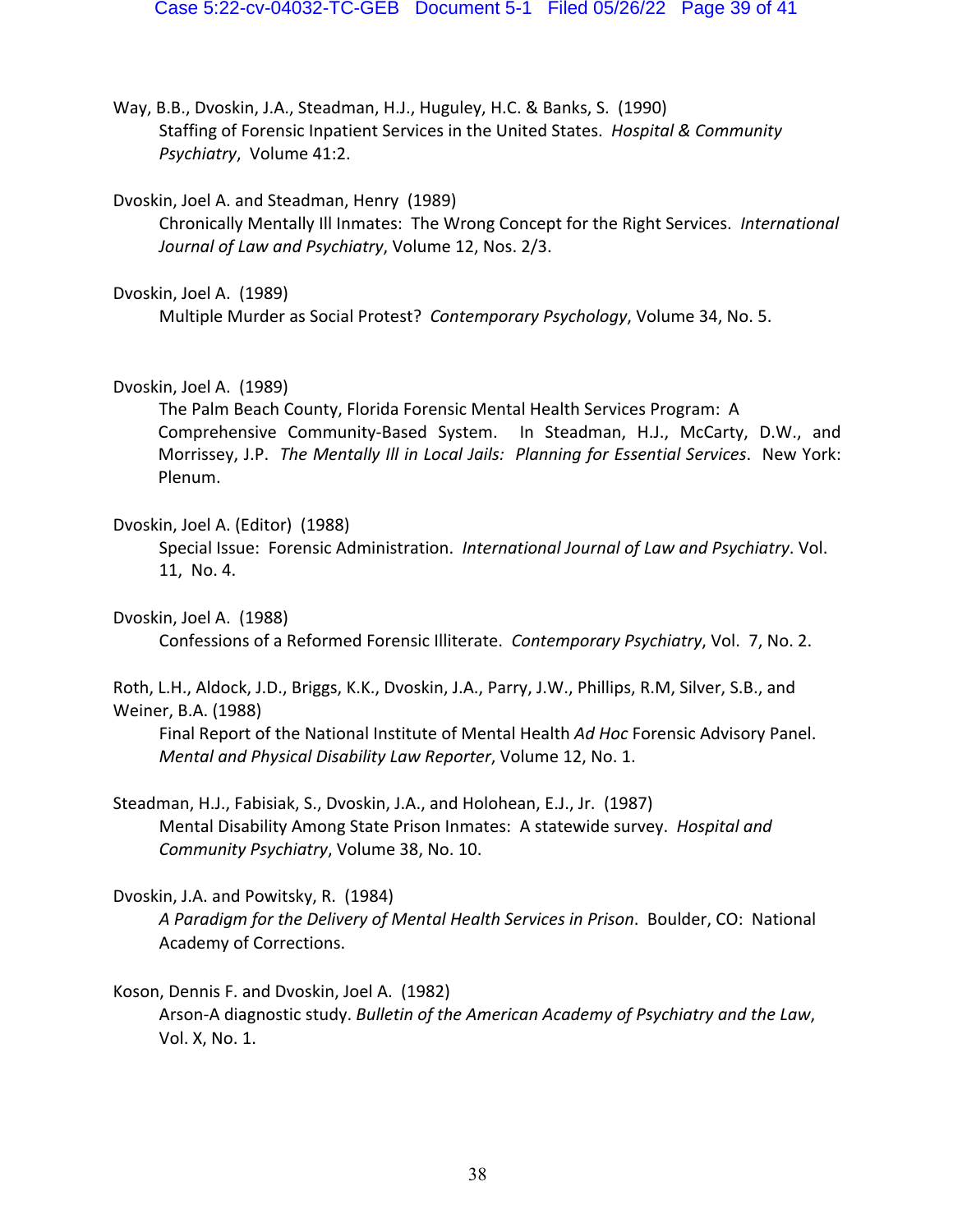Dietz, Park E. and Dvoskin, Joel A. (1980)

Quality of life for the mentally disabled. *Journal of Forensic Sciences*, JPSCA, Volume 25, No. 4.

Dvoskin, Joel A. (1979)

Legal alternatives for battered women who kill their abusers. *Bulletin of the American Academy of Psychiatry and the Law - Special Issue on Crime and Sexuality*, Volume IV, No. 6.

## **PROFESSIONAL AFFILIATIONS**:

American Psychological Association (Fellow) American Association of Correctional Psychologists American Psychology - Law Society (Fellow) American Correctional Association National Association of State Mental Health Forensic Directors - Chairman 1986-1988 American Correctional Health Association American Jail Association (former)